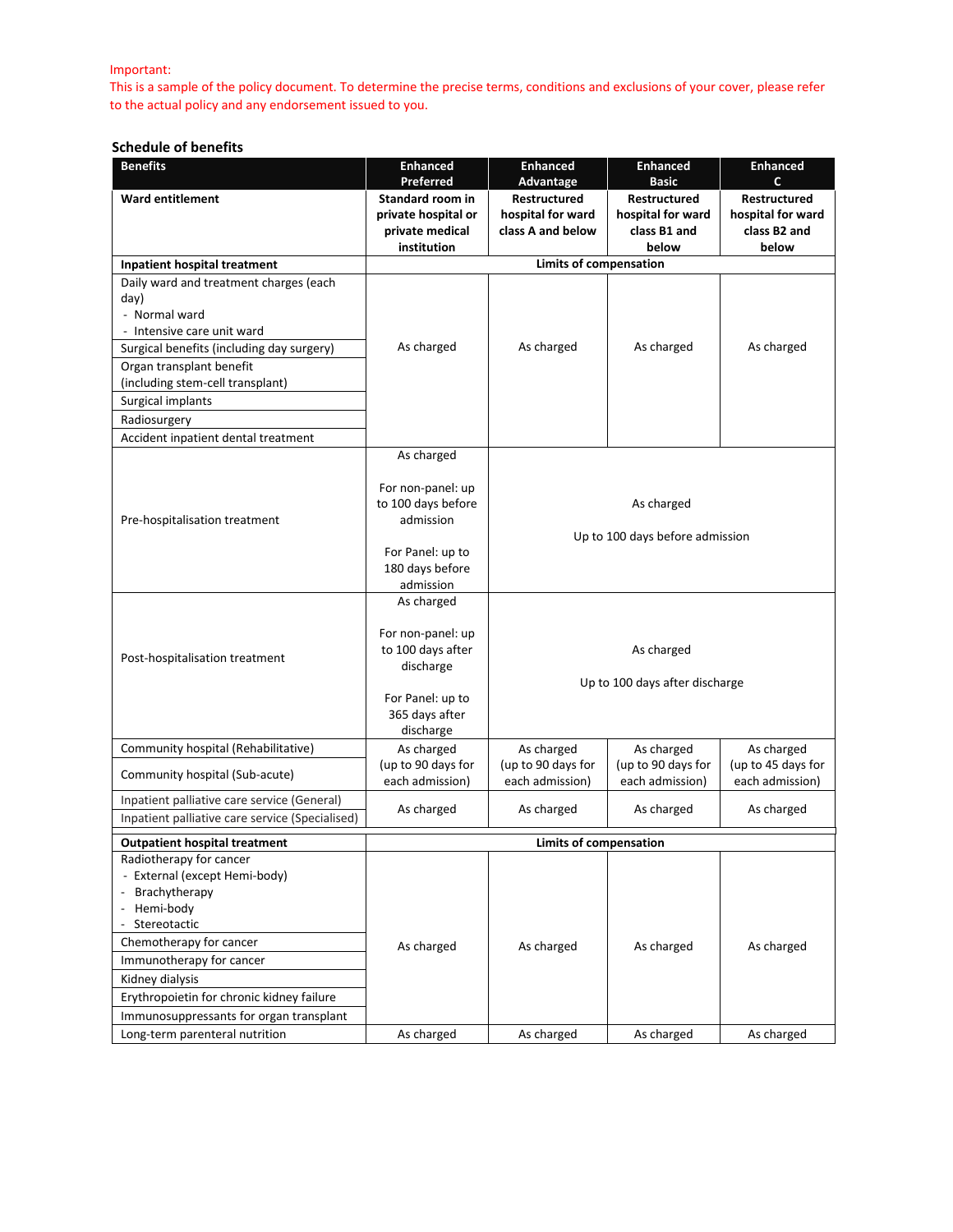| <b>Benefits</b>                                                          | <b>Enhanced</b>               | <b>Enhanced</b>                       | <b>Enhanced</b>                                              | <b>Enhanced</b>                       |
|--------------------------------------------------------------------------|-------------------------------|---------------------------------------|--------------------------------------------------------------|---------------------------------------|
|                                                                          | Preferred                     | Advantage                             | <b>Basic</b>                                                 | C                                     |
| <b>Special benefits</b>                                                  | Limits on special benefits    |                                       |                                                              |                                       |
| Breast reconstruction after mastectomy                                   | As charged                    | As charged                            | As charged                                                   | As charged                            |
| Congenital abnormalities benefit                                         |                               |                                       |                                                              |                                       |
| (with 12 months' waiting period)                                         |                               |                                       |                                                              |                                       |
| Pregnancy and delivery-related<br>complications benefit                  | As charged                    | As charged                            | As charged                                                   |                                       |
| (with 10 months' waiting period)                                         |                               |                                       |                                                              |                                       |
| Living organ donor (insured) transplant                                  |                               |                                       |                                                              |                                       |
| benefit - insured as the living donor                                    |                               |                                       |                                                              |                                       |
| donating an organ                                                        | As charged, up to             | As charged, up to                     | As charged, up to                                            | Not covered                           |
| (each transplant with 24 months' waiting                                 | \$60,000                      | \$40,000                              | \$20,000                                                     |                                       |
| period for the person receiving the organ)                               |                               |                                       |                                                              |                                       |
| Living organ donor (non-insured)                                         | As charged, up to             |                                       |                                                              |                                       |
| transplant benefit (each transplant)                                     | \$60,000                      | Not covered                           | Not covered                                                  |                                       |
| - insured as the recipient of organ                                      |                               |                                       |                                                              |                                       |
| Cell, tissue and gene therapy benefit (each                              | As charged, up to             | As charged, up to                     | As charged, up to                                            | As charged, up to                     |
| policy year)                                                             | \$250,000<br>As charged up to | \$250,000<br>As charged, up to        | \$150,000<br>As charged, up to                               | \$150,000<br>As charged, up to        |
| Proton beam therapy (each policy year)                                   | \$100,000                     | \$100,000                             | \$70,000                                                     | \$70,000                              |
| Continuation of autologous bone marrow                                   |                               |                                       |                                                              |                                       |
| transplant treatment for multiple                                        | As charged, up to             | As charged, up to                     | As charged, up to                                            | As charged, up to                     |
| myeloma (each policy year)                                               | \$25,000                      | \$25,000                              | \$10,000                                                     | \$10,000                              |
| Inpatient psychiatric treatment benefit                                  | As charged, up to             | As charged, up to                     | As charged, up to                                            | As charged, up to                     |
| (each policy year)                                                       | \$7,000                       | \$7,000                               | \$5,000                                                      | \$5,000                               |
| Prosthesis benefit (each policy year)                                    | As charged, up to             | As charged, up to                     | As charged, up to                                            | As charged, up to                     |
|                                                                          | \$10,000                      | \$6,000                               | \$6,000                                                      | \$3,000                               |
|                                                                          | As charged but                | As charged but<br>limited to costs of | As charged but<br>limited to costs                           | As charged but<br>limited to costs of |
|                                                                          | limited to costs of           | ward class A in                       | of ward class B1                                             | ward class B2 in                      |
| Emergency overseas treatment                                             | Singapore private             | Singapore                             | in Singapore                                                 | Singapore                             |
|                                                                          | hospitals                     | restructured                          | restructured                                                 | restructured                          |
|                                                                          |                               | hospitals                             | hospitals                                                    | hospitals                             |
| Waiver of pro-ration factor for outpatient                               | Does not apply                |                                       | Waive pro-ration factor for applicable treatment provided by |                                       |
| kidney dialysis                                                          |                               |                                       | our preferred partner                                        |                                       |
| Final expenses benefit (waiver of co-                                    | \$5,000                       | \$5,000                               | \$3,000                                                      | \$1,500                               |
| insurance and deductible)                                                |                               |                                       |                                                              |                                       |
| <b>Pro-ration factor</b>                                                 |                               |                                       |                                                              |                                       |
| Inpatient                                                                |                               |                                       |                                                              |                                       |
| - Restructured hospital                                                  |                               |                                       |                                                              |                                       |
| - Ward class C. B2 or B2+                                                |                               | Does not apply                        | Does not apply                                               | Does not apply                        |
| - Ward class B1<br>Ward class A                                          |                               | Does not apply                        | Does not apply<br>85%                                        | 40%<br>20%                            |
| Private hospital or private medical                                      |                               | Does not apply<br>65%                 | 50%                                                          | 15%                                   |
| institution or emergency overseas                                        | Does not apply                |                                       |                                                              |                                       |
| treatment                                                                |                               |                                       |                                                              |                                       |
| Community hospital                                                       |                               |                                       |                                                              |                                       |
| - Ward class C, B2 or B2+                                                |                               | Does not apply                        | Does not apply                                               | Does not apply                        |
| Ward class B1                                                            |                               | Does not apply                        | Does not apply                                               | 40%                                   |
| Ward class A                                                             |                               | Does not apply                        | 85%                                                          | 20%                                   |
| Day surgery or short-stay ward                                           |                               |                                       |                                                              |                                       |
| - Restructured hospital subsidised                                       |                               | Does not apply                        | Does not apply                                               | Does not apply                        |
| Restructured hospital non-subsidised                                     | Does not apply                | Does not apply                        | Does not apply                                               | 20%                                   |
| Private hospital or private medical<br>institution or emergency overseas |                               | 65%                                   | 50%                                                          | 15%                                   |
| treatment                                                                |                               |                                       |                                                              |                                       |
|                                                                          |                               |                                       |                                                              |                                       |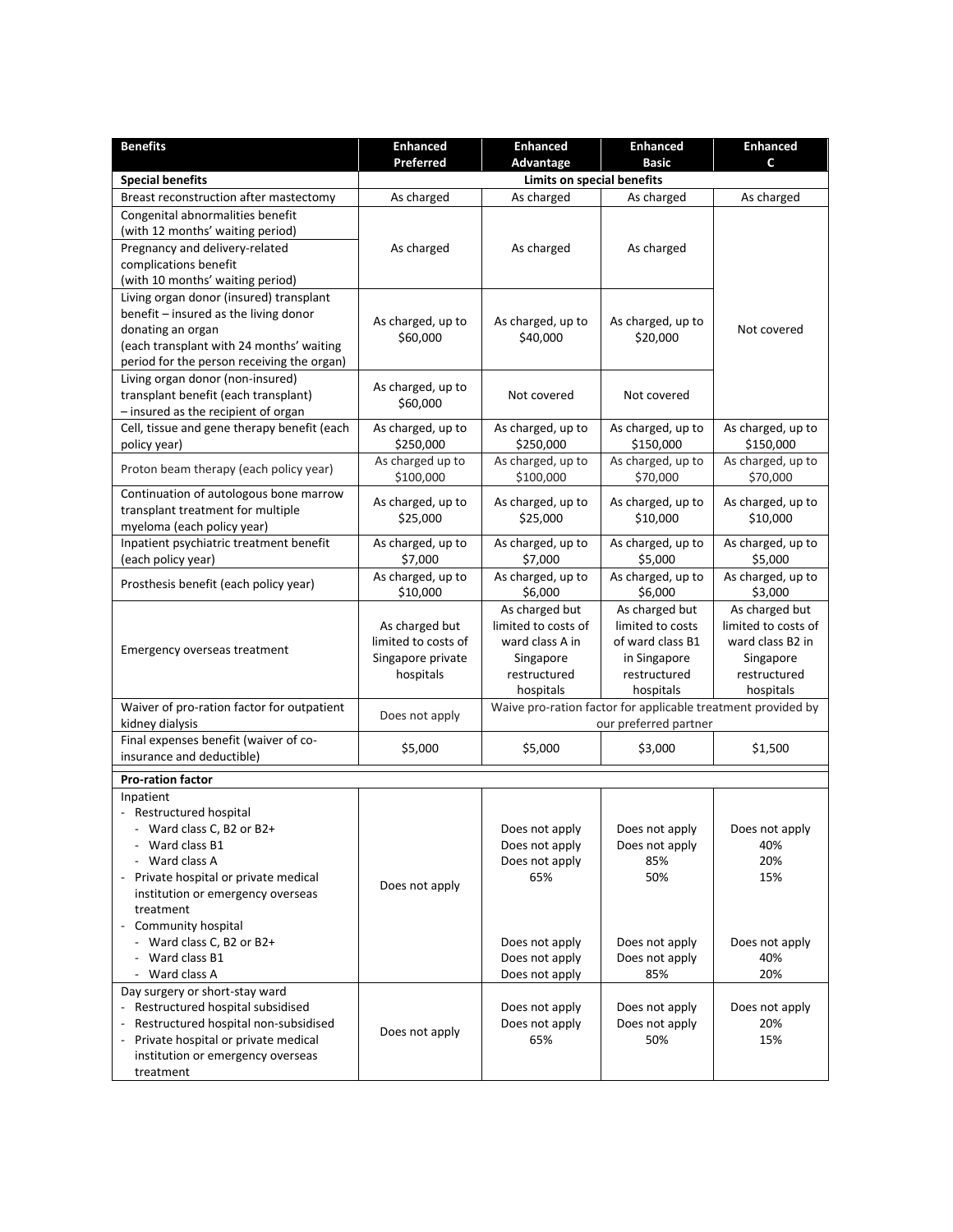| <b>Benefits</b>                                                                     | <b>Enhanced</b><br>Preferred | <b>Enhanced</b><br>Advantage | <b>Enhanced</b><br><b>Basic</b> | <b>Enhanced</b><br>C |
|-------------------------------------------------------------------------------------|------------------------------|------------------------------|---------------------------------|----------------------|
| <b>Pro-ration factor</b>                                                            |                              |                              |                                 |                      |
| Outpatient hospital treatment                                                       |                              |                              |                                 |                      |
| Restructured hospital subsidised #                                                  |                              | Does not apply               | Does not apply                  | Does not apply       |
| Restructured hospital non-subsidised #                                              | Does not apply               | Does not apply               | Does not apply                  | Does not apply       |
| - Private hospital or private medical                                               |                              | 65%                          | 50%                             | 15%                  |
| institution                                                                         |                              |                              |                                 |                      |
| Deductible for each policy year for an insured aged 80 years or below next birthday |                              |                              |                                 |                      |
| Inpatient                                                                           |                              |                              |                                 |                      |
| - Restructured hospital                                                             |                              |                              |                                 |                      |
| - Ward class C                                                                      | \$1,500                      | \$1,500                      | \$1,500                         | \$1,500              |
| Ward class B2 or B2+                                                                | \$2,000                      | \$2,000                      | \$2,000                         | \$2,000              |
| Ward class B1                                                                       | \$2,500                      | \$2,500                      | \$2,500                         | \$2,000              |
| - Ward class A                                                                      | \$3,500                      | \$3,500                      | \$2,500                         | \$2,000              |
| Private hospital or private medical                                                 | \$3,500                      | \$3,500                      | \$2,500                         | \$2,000              |
| institution or emergency overseas                                                   |                              |                              |                                 |                      |
| treatment                                                                           |                              |                              |                                 |                      |
| Community hospital                                                                  |                              |                              |                                 |                      |
| - Ward class C                                                                      | \$1,500                      | \$1,500                      | \$1,500                         | \$1,500              |
| Ward B2 or B2+                                                                      | \$2,000                      | \$2,000                      | \$2,000                         | \$2,000              |
| Ward class B1                                                                       | \$2,500                      | \$2,500                      | \$2,500                         | \$2,000              |
| - Ward class A                                                                      | \$3,500                      | \$3,500                      | \$2,500                         | \$2,000              |
| Day surgery or short-stay ward                                                      |                              |                              |                                 |                      |
| - Subsidised                                                                        | \$2,000                      | \$2,000                      | \$2,000                         | \$2,000              |
| Non-subsidised                                                                      | \$3,500                      | \$3,500                      | \$2,500                         | \$2,000              |
|                                                                                     |                              |                              |                                 |                      |
| Deductible for each policy year for an insured aged over 80 years at next birthday  |                              |                              |                                 |                      |
| Inpatient                                                                           |                              |                              |                                 |                      |
| - Restructured hospital                                                             |                              |                              |                                 |                      |
| - Ward class C                                                                      | \$2,250                      | \$2,250                      | \$2,250                         | \$2,250              |
| Ward class B2 or B2+                                                                | \$3,000                      | \$3,000                      | \$3,000                         | \$3,000              |
| Ward class B1                                                                       | \$3,750                      | \$3,750                      | \$3,750                         | \$3,000              |
| - Ward class A                                                                      | \$5,250                      | \$5,250                      | \$3,750                         | \$3,000              |
| Private hospital or private medical                                                 | \$5,250                      | \$5,250                      | \$3,750                         | \$3,000              |
| institution or emergency overseas                                                   |                              |                              |                                 |                      |
| treatment                                                                           |                              |                              |                                 |                      |
| Community hospital                                                                  |                              |                              |                                 |                      |
| - Ward class C                                                                      | \$2,250                      | \$2,250                      | \$2,250                         | \$2,250              |
| Ward B2 or B2+                                                                      | \$3,000                      | \$3,000                      | \$3,000                         | \$3,000              |
| Ward class B1                                                                       | \$3,750                      | \$3,750                      | \$3,750                         | \$3,000              |
| - Ward class A                                                                      | \$5,250                      | \$5,250                      | \$3,750                         | \$3,000              |
| Day surgery or short-stay ward                                                      |                              |                              |                                 |                      |
| - Subsidised                                                                        | \$3,000                      | \$3,000                      | \$3,000                         | \$3,000              |
| Non-subsidised                                                                      | \$5,250                      | \$5,250                      | \$3,750                         | \$3,000              |
|                                                                                     |                              |                              |                                 |                      |
| Co-insurance                                                                        | 10%                          | 10%                          | 10%                             | 10%                  |
| Limit in each policy year                                                           | \$1,500,000                  | \$500,000                    | \$250,000                       | \$150,000            |
| Limit in each lifetime                                                              | Unlimited                    | Unlimited                    | Unlimited                       | Unlimited            |
| Last entry age (age next birthday)                                                  | 75                           | 75                           | 75                              | 75                   |
| Maximum coverage age                                                                | Lifetime                     | Lifetime                     | Lifetime                        | Lifetime             |

# The continuation of autologous bone marrow transplant for multiple myeloma will follow the pro-ration factor for outpatient hospital treatment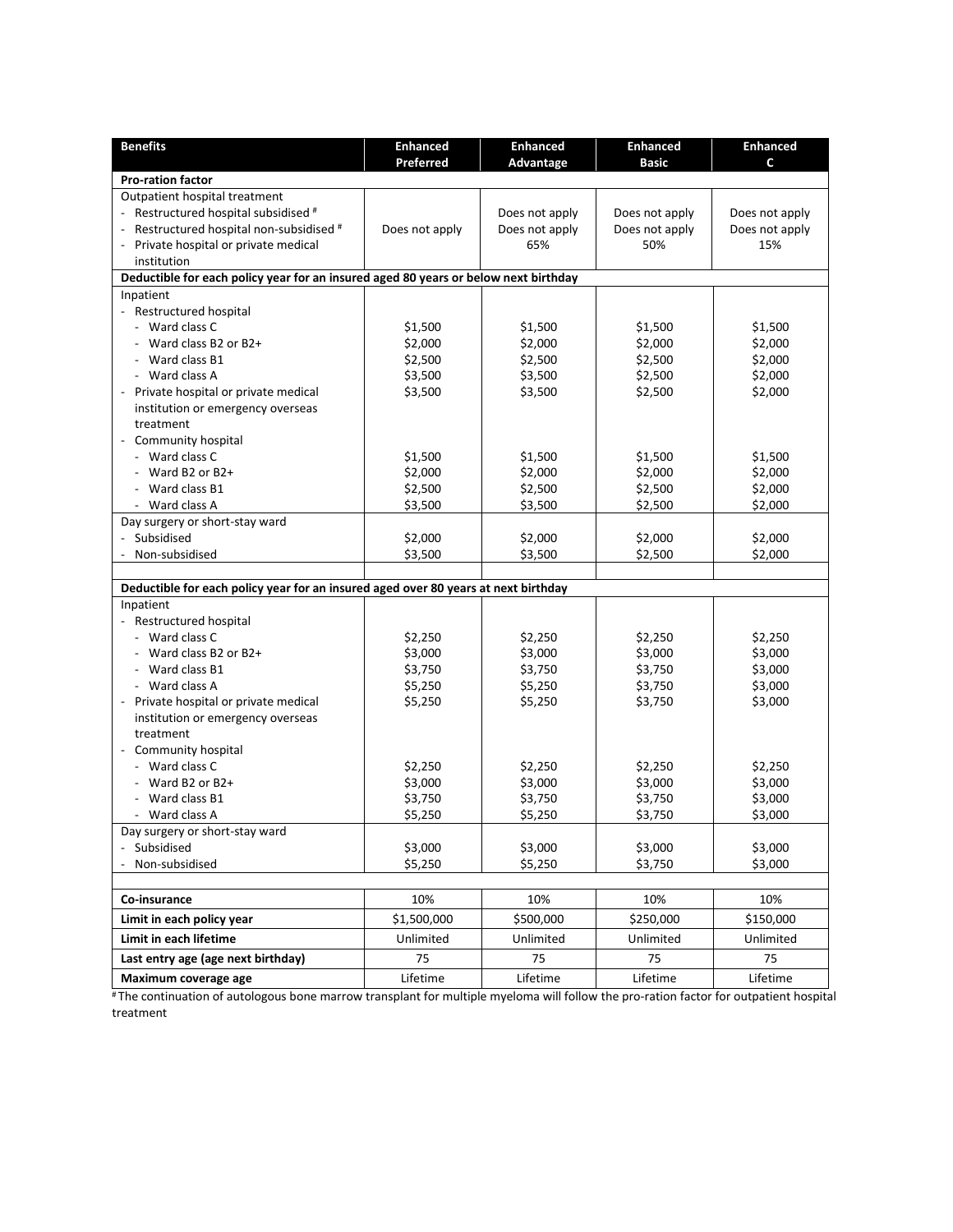

# **Conditions for Enhanced IncomeShield**

# **Your policy**

This is **your** Enhanced IncomeShield policy. It contains:

- these conditions;
- the **policy certificate**;
- the **schedule of benefits**; and
- the riders and endorsements (if this applies).

The full agreement between **us** and **you** is made up of these documents and:

- all statements to medical officers;
- declarations and questionnaires relating to **your** and the **insured**'s lifestyle, occupational or medical condition which **you** or the **insured** provided to **us** for **our** underwriting purposes; and
- written correspondence relating to **your policy** which **we** intend to be legally binding between **you** and **us**.

**We** refer to them all together as '**Your policy**'. Please examine them to make sure **you** have the protection **you** need. It is important that **you** read them together to avoid misunderstanding.

Words defined in the definitions section of these conditions have the meanings given to them in the definitions section and the same definitions apply if the defined words are used in any of the documents in **your policy** or any correspondence between **you** and **us**.

Enhanced IncomeShield is a medical insurance plan which covers **you** for costs associated with **staying in hospital** and having surgery. If **your policy** is integrated with **MediShield Life**, it adds to the **MediShield Life** tier operated by the **CPF Board** and provides extra **benefits** to meet the

needs of those who would like more cover and medical insurance protection. **You** will find details of what **we** will cover set out in **your policy**.

# **1 What your policy covers**

**Your policy** covers the following **benefits**.

The **benefits** only pay for **reasonable expenses**for **necessary medical treatment** for the **insured** in the **policy year**. This treatment must be provided by a **hospital** or a licensed medical centre or clinic, all of which must be accredited by **MOH** to take part in the **MediShield Life** scheme.

All **benefits** are paid as a reimbursement for treatment received and paid by the **insured** due to illness or injury, and depend on the terms, conditions and limits set out in the **schedule of benefits** and **your policy**.

# **1.1 Inpatient hospital treatment**

The inpatient hospital treatment benefit pays for the types of costs set out below, and depends on the limits in the **schedule of benefits** under the heading 'Inpatient hospital treatment'. The inpatient hospital treatment must be recommended by a **registered medical practitioner**. Except for pre-hospitalisation treatment and post-hospitalisation treatment, these costs must be for treatment received by the **insured** while **staying in a hospital**.

Inpatient hospital treatment benefit is made up of the following sub-benefits.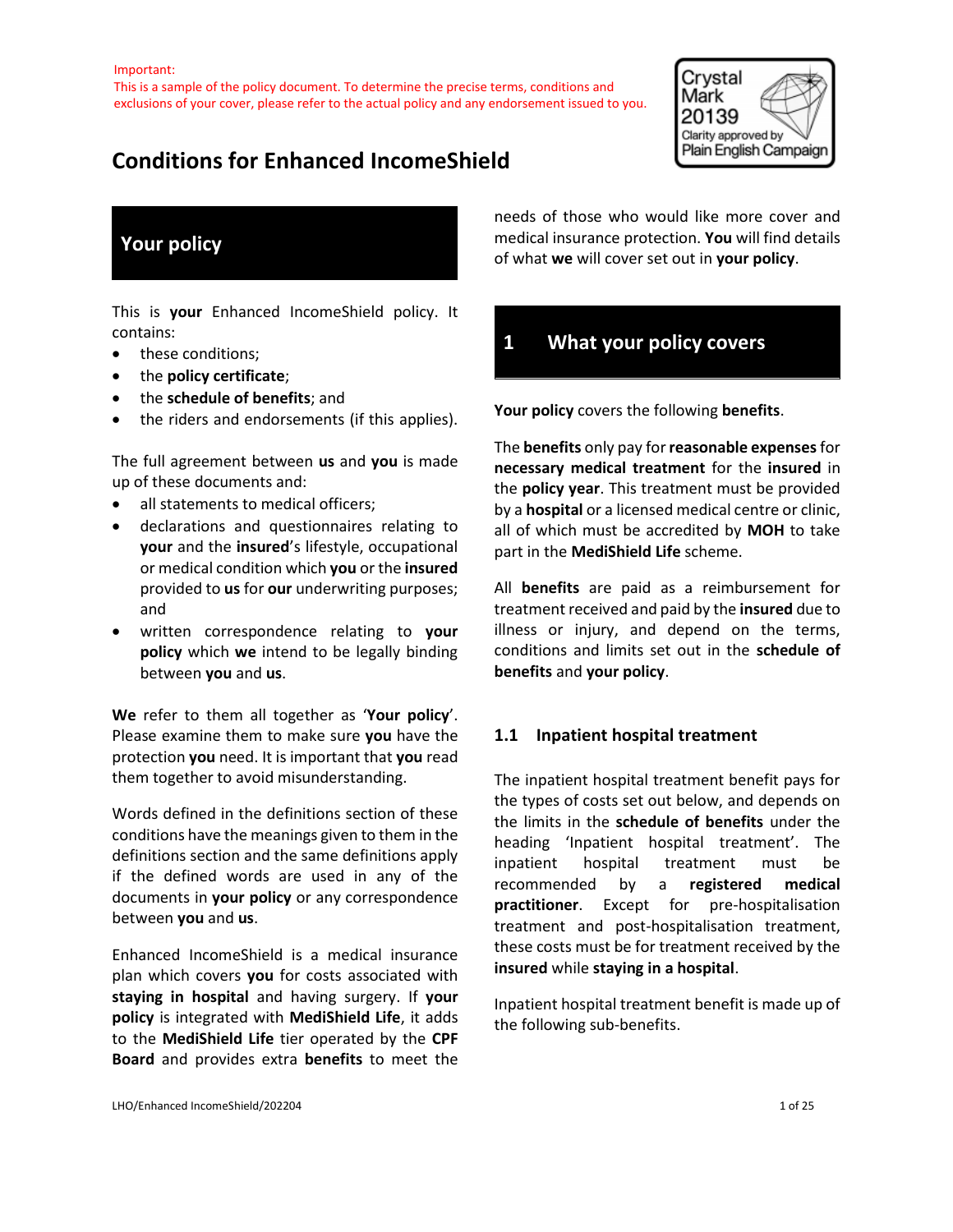# **a Daily ward and treatment charges (normal ward)**

Ward charges the **insured** has to pay for each day in a **hospital** including:

- meals;
- prescriptions;
- medical consultations;
- miscellaneous medical charges;
- **specialist** consultations;
- examinations;
- laboratory tests; and
- being admitted to a high-dependency ward.

If the **insured** is in a **short-stay ward**, **we** will pay for the ward charges. **We** do not cover pre-hospitalisation treatment which is given before and post-hospitalisation treatment which is given after the stay in a **short-stay ward**.

If the **insured** is in a luxury or deluxe suite or any other special room of a **hospita**l, **we** will only pay the equivalent of daily ward and treatment charges for a standard room in the **hospita**l. **We** will also apply the **pro-ration factor** if the **insured** is admitted to a ward or **hospital** that is higher than their **ward entitlement.**

# **b Daily ward and treatment charges (intensive care unit (ICU) ward)**

**ICU** charges the **insured** has to pay for each day in an **ICU** including:

- meals;
- prescriptions;
- medical consultations;
- miscellaneous medical charges;
- **specialist** consultations;
- examinations; and
- laboratory tests.

## **c Surgical benefit**

Charges the **insured** has to pay for surgery (including day surgery) in a **hospital** by a surgeon including:

- surgeon's fees;
- fees and charges for anaesthesia and oxygen and for them to be administered; and
- using the **hospital**'s operating theatre and facilities.

Any surgery not listed in **MOH**'s surgical operation fees table 1 to 7 as at the date of the surgery is not covered.

# **d Organ transplant benefit**

The organ transplant benefit pays for medical treatment of the **insured** who is receiving any organ (including **stem-cell transplant**).

**We** will not pay this benefit if the organ transplant is illegal or arises from any illegal transaction or practice.

# **e Surgical implants**

Charges the **insured** has to pay for implants in their body during surgery. These implants must stay in the **insured**'s body after the surgery. The charges for the following approved medical items are also covered.

- Intravascular electrodes used for electrophysiological procedures
- Percutaneous transluminal coronary angioplasty (PTCA) balloons
- Intra-aortic balloons (or balloon catheters)

# **f Radiosurgery**

Covers radiosurgery carried out on the **insured**.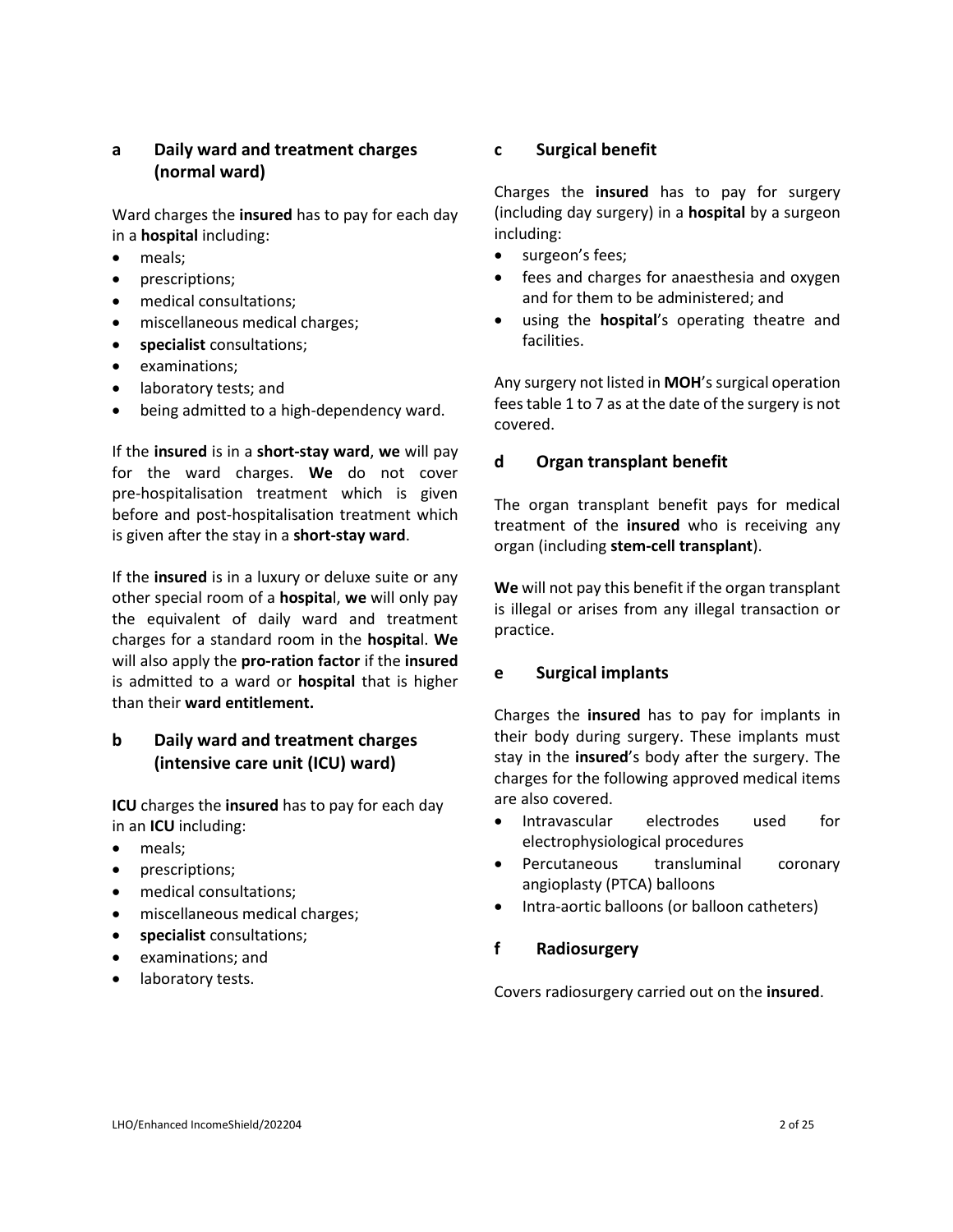#### **g Accident inpatient dental treatment**

The benefit for accident inpatient dental treatment covers the **insured**'s **stay in a hospital** to remove, restore or replace sound natural teeth which have been lost or damaged in an **accident**.

**We** do not cover pre-hospitalisation treatment which is given before and post-hospitalisation treatment which is given after accident inpatient dental treatment.

To avoid doubt, **we** do not cover dental treatment not related to the **accident**, such as extraction (removal) of teeth due to tooth decay, polishing or scaling.

#### **h Pre-hospitalisation treatment**

The cost of medical treatment received by the **insured** in the **policy year** for up to 100 days before the date they went into **hospital**.

If the inpatient hospital treatment is provided by **our panel** and paid for under the Enhanced IncomeShield Preferred plan, **we** will cover the cost of medical treatment the **insured** received in the **policy year** for up to 180 days before the date they went into **hospital**. To avoid doubt, if the **insured** is under the care of more than one **registered medical practitioner** or **specialist** for the **insured**'s **stay in a hospital**, **we** will cover up to 180 days of pre-hospitalisation treatment only when the main treating **registered medical practitioner** or **specialist** (shown in the **hospital** records as the principal doctor) is part of **our panel**.

Pre-hospitalisation treatment includes **specialist**  outpatient medical services and consultations, diagnostic and laboratory services, examinations and investigations ordered by a **registered medical practitioner**.

Pre-hospitalisation treatment must lead to the **insured** being admitted to a **hospital** for the same illness or injury for which they received medical treatment before their **stay in hospital**.

**We** do not cover pre-hospitalisation treatment if, under **your policy**, **we** do not pay for the inpatient hospital treatment received during the **stay in hospital**.

**We** do not cover pre-hospitalisation treatment which is given before inpatient psychiatric treatment benefit, accident inpatient dental treatment, emergency overseas treatment or stay in a **short-stay ward**.

## **i Post-hospitalisation treatment**

The cost of medical treatment received by the **insured** in the **policy year** for up to 100 days after the date they leave **hospital**.

If the inpatient hospital treatment is provided by **our panel** and paid for under the Enhanced IncomeShield Preferred plan, **we** will cover the cost of medical treatment the **insured** received in the **policy year** for up to 365 days after the date they left **hospital**.

To avoid doubt, if the **insured** is under the care of more than one **registered medical practitioner** or **specialist** for the **insured**'s **stay in a hospital**, **we** will cover up to 365 days of post-hospitalisation treatment only when the main treating **registered medical practitioner** or **specialist** (shown in the **hospital** records as the principal doctor) is part of **our panel**.

Post-hospitalisation treatment includes **specialist** outpatient medical services and consultations, medication, diagnostic and laboratory services, examinations and investigations ordered by a **registered medical practitioner**, which are carried out within the period that **we** cover posthospitalisation treatment for.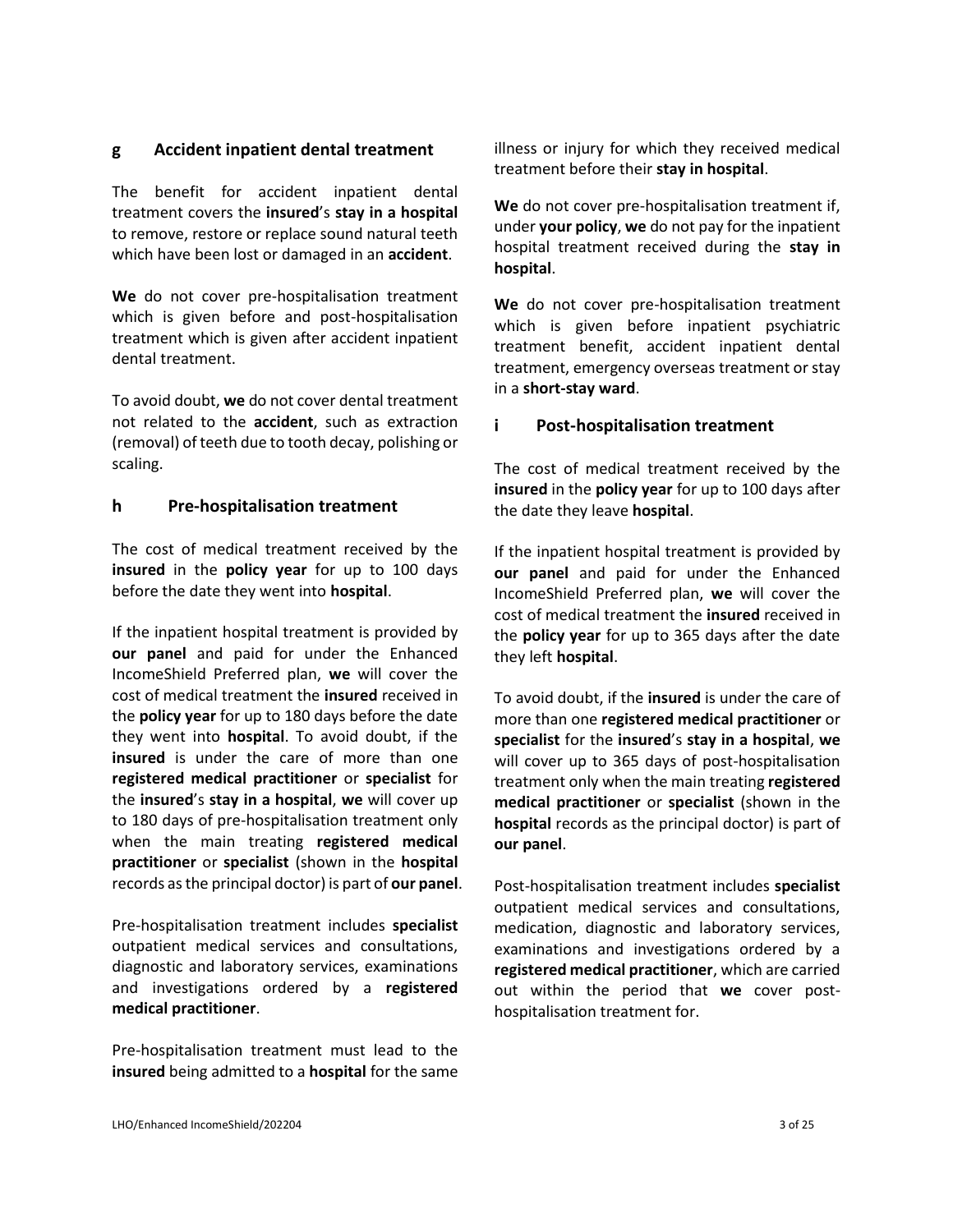Post-hospitalisation treatment must:

- have resulted directly from the condition for which the **stay in hospital** was needed; and
- be recommended by the **registered medical practitioner** who treated the **insured** during the period they were in **hospital**.

**We** do not cover post-hospitalisation treatment if, under **your policy**, **we** do not pay for the inpatient hospital treatment received during the **stay in hospital**.

**We** do not cover post-hospitalisation treatment such as medication bought during a period of post-hospitalisation treatment but not used during that period.

**We** do not cover post-hospitalisation treatment which is given after inpatient psychiatric treatment benefit, accident inpatient dental treatment**,** emergency overseas treatment or stay in a **short-stay ward**.

# **j Staying in a community hospital (for rehabilitative care or sub-acute care)**

Charges the **insured** has to pay while **staying in a community hospital**, but only up to the maximum number of days for each stay as stated in the **schedule of benefits**.

To claim the inpatient hospital treatment benefit for a stay in a **community hospital**, the following conditions must all be met.

- The **insured** must have first had inpatient hospital treatment in a **restructured hospital** or **private hospital** or been referred from the emergency department of a **restructured hospital**.
- The attending **registered medical practitioner** in the **restructured hospital** or **private hospital** must have recommended in writing that the **insured** needs to be admitted to a **community hospital** for **necessary medical treatment**.
- After the **insured** is discharged from the **restructured hospital** or **private hospital**, they must be immediately admitted to a **community hospital** for a continuous period of time.
- The treatment must arise from the same injury, illness or disease that resulted in the inpatient hospital treatment.

# **k Inpatient palliative care service (general or specialised)**

Charges the **insured** has to pay for **general inpatient palliative care** or **specialised inpatient palliative care** from an **inpatient palliative care provider**.

To claim this benefit, the following conditions must all be met.

• The **insured** must have been admitted for inpatient palliative care (general or specialised) by a **registered medical practitioner**, according to the relevant guidelines from **MOH**.

# **1.2 Outpatient hospital treatment**

The outpatient hospital treatment benefit pays for medical treatment of the **insured** set out below and depends on the limits in the **schedule of benefits** under the heading 'Outpatient hospital treatment'.

This benefit covers the following main outpatient hospital treatments received by the **insured** from a **hospital** or a licensed medical centre or clinic.

- a Radiotherapy for cancer external radiotherapy (except hemi-body), brachytherapy, stereotactic radiotherapy, and hemi-body radiotherapy.
- b Chemotherapy for cancer.
- c Immunotherapy for cancer.
- d Outpatient kidney dialysis.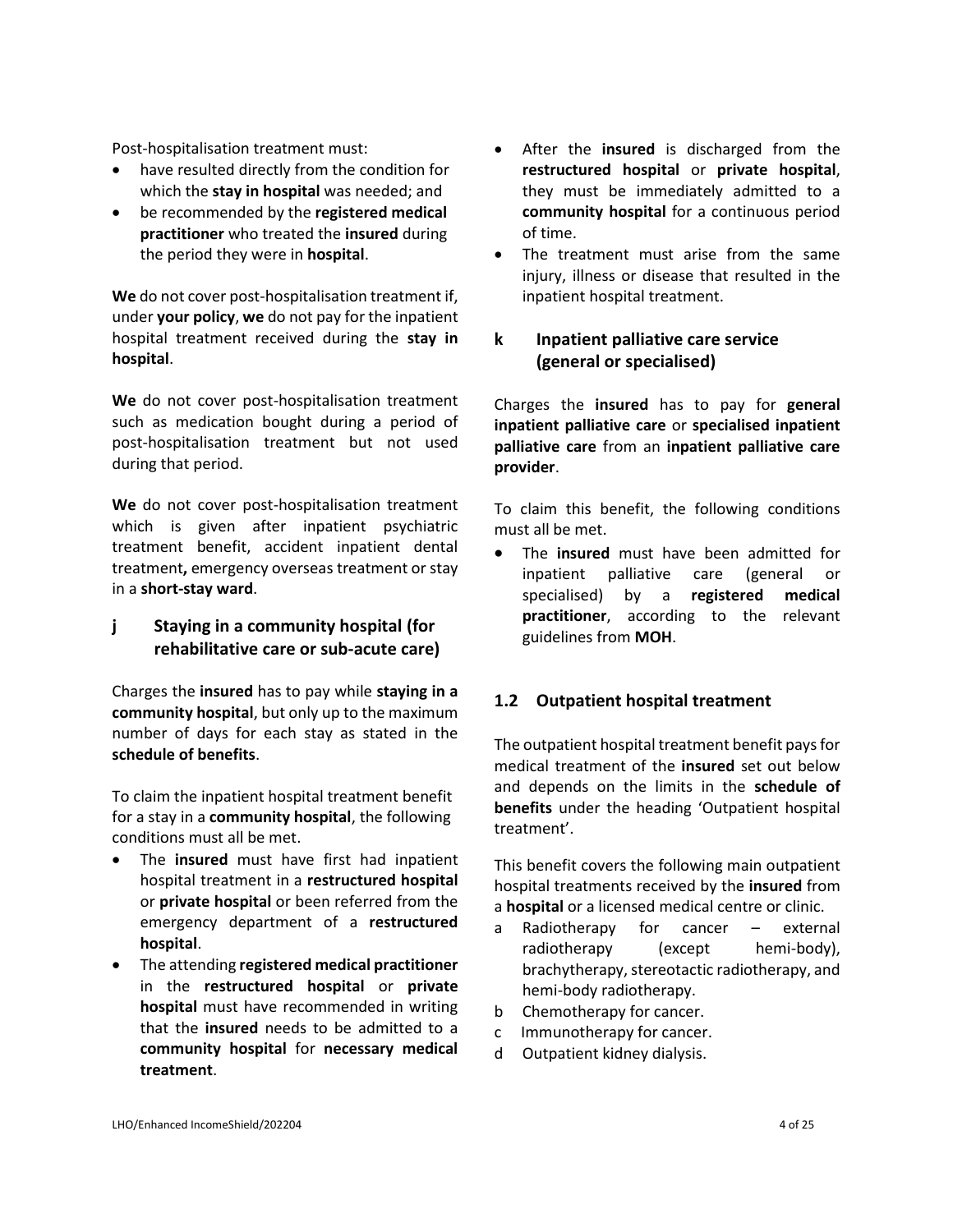- e Approved immunosuppressant drugs, including, cyclosporin and tacrolimus for organ transplant, and other drugs approved under **MediShield Life**.
- f Erythropoietin and other drugs approved under **MediShield life** for chronic kidney failure.
- g Parenteral bags (bags containing nutrients to be administered through tubing attached to a needle or catheter) and consumables (non-durable medical supplies) necessary for administering long-term parenteral nutrition that meets the **MediShield Life claimable criteria**. **We** will treat these claims as part of the outpatient hospital treatment under **your policy** and the same **limits of compensation**  will apply.

Clauses a, b, c, d, e and f above include consultation fees, medicines, examinations and tests that are directly ordered by the **registered medical practitioner. We** will pay these claims if the treatment is provided within 30 days (before and after) of the main outpatient hospital treatment, and the same **limits of compensation**  will apply.

#### **1.3 Special benefits**

**We** limit **benefits we** will pay in relation to certain specified medical conditions or in certain circumstances (which **we** call special benefits). The **limits on special benefits** are set out in the **schedule of benefits** under the heading 'Special benefits'. These special benefits are shown below.

# **a Breast reconstruction after mastectomy**

This benefit pays for inpatient hospital treatment for reconstructive surgery of the breast on which a mastectomy has been performed as a result of breast cancer. The breast reconstruction must be performed by a **registered medical practitioner** during a **stay in hospital** within 365 days from the date the **insured** leaves the **hospital** when the mastectomy was done. The breast cancer must be first diagnosed on or after the **start date** of **your policy**, or the last **reinstatement date**, whichever is later. Any surgery or reconstruction of the other breast to produce a symmetrical appearance will not be covered.

#### **b Congenital abnormalities benefit**

This benefit pays for inpatient hospital treatment for birth defects including hereditary conditions and congenital sickness or abnormalities.

These birth defects must:

- be first diagnosed by a **registered medical practitioner**; and
- have symptoms which first appeared, after 12 months from:
- − 1 September 2008, which is the date on which this congenital abnormalities benefit first became effective;
- − the **start date**; or
- − the last **reinstatement date** (if any); whichever is later.

# **c Pregnancy and delivery-related complications benefit**

Pregnancy and delivery-related complications benefit pays for inpatient hospital treatment for the following complications in pregnancy.

- Ectopic pregnancy the condition in which a fertilised ovum implants outside the womb. The ectopic pregnancy must have been terminated by laparotomy, laparoscopic surgery or ultrasound-guided methotrexate injection.
- Pre-eclampsia or eclampsia.
- Disseminated intravascular coagulation (DIC).
- Miscarriage when the fetus of the **insured** dies as a result of a sudden unexpected and involuntary event which must not be due to a voluntary or malicious act.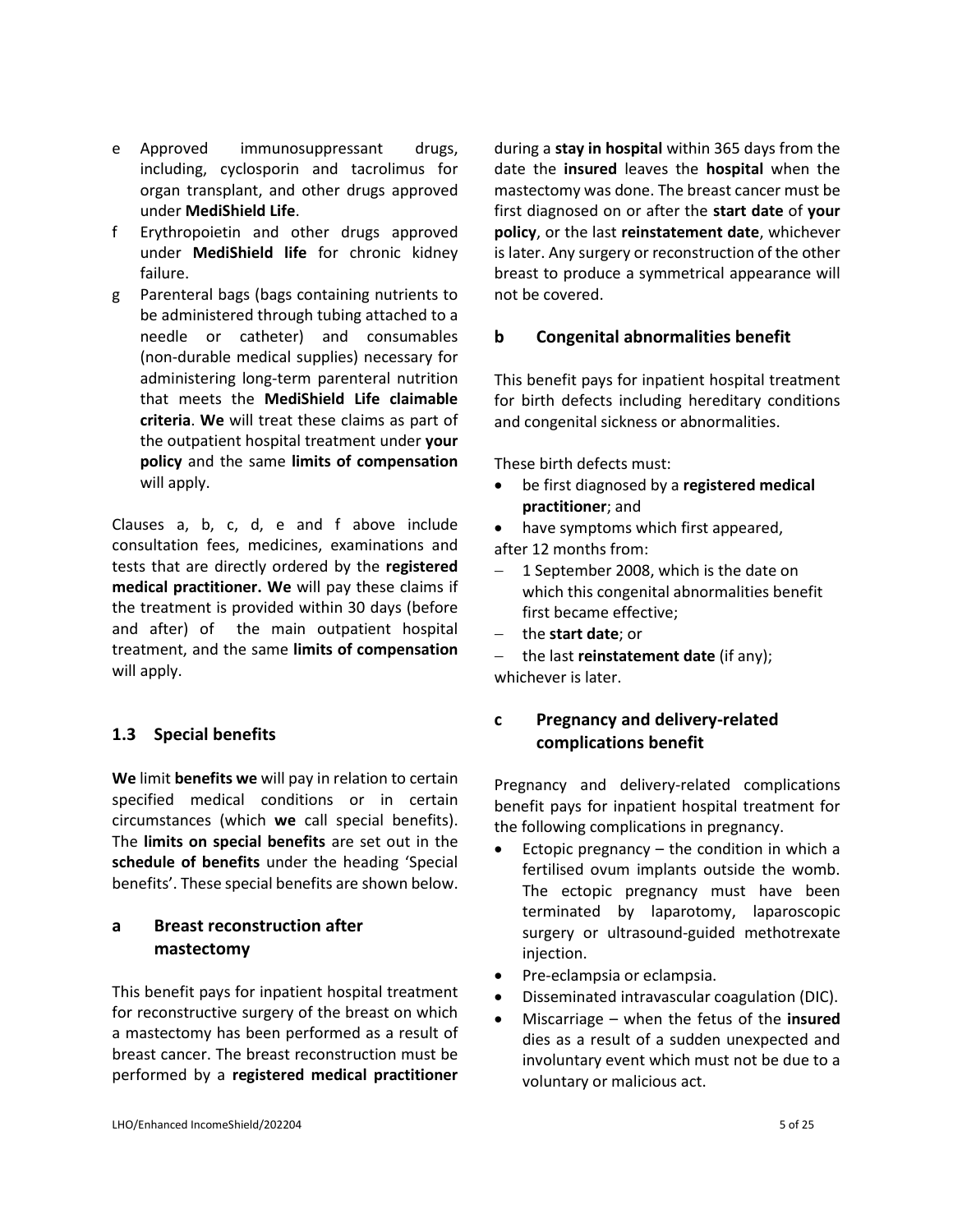- Ending a pregnancy if an obstetrician considers it necessary to save the life of the **insured**.
- Acute fatty liver diagnosed during pregnancy.
- Postpartum haemorrhage (haemorrhage after delivery) with hysterectomy done.
- Amniotic fluid embolism.
- Abruptio placentae (placenta abruption).
- Choriocarcinoma and Hydatidiform mole a histologically confirmed choriocarcinoma or molar pregnancy.
- Placenta previa.
- Antepartum haemorrhage (haemorrhage before delivery).

These pregnancy and delivery-related complications must have been first diagnosed by an obstetrician after 10 months from the **start date** or the last **reinstatement date** (if any), whichever is later.

Pregnancy and delivery-related complications benefit pays for inpatient hospital treatment for the following complications if treatment is provided by **our preferred partner** in the areas of obstetrics and gynaecology.

To avoid doubt, if the **insured** is under the care of more than one **registered medical practitioner** or **specialist** for the complications, **we** will cover the complications only when the main treating **registered medical practitioner** or **specialist** (shown in the **hospital** records as the principal doctor) is part of **our preferred partner** in the areas of obstetrics and gynaecology.

- Intrapartum haemorrhage (haemorrhage during delivery)
- Postpartum haemorrhage (haemorrhage after delivery)
- Cervical incompetency (weakness or insufficiency)
- Accreta placenta (placenta attaches too deeply to the uterine wall)
- Placental insufficiency (failure of placenta to deliver an adequate supply of nutrients and oxygen to the fetus) and intrauterine growth restriction (unborn baby is smaller than expected for the gestational age)
- Gestational diabetes mellitus
- Obstetric cholestasis (liver disorder during pregnancy resulting in a build-up of bile)
- Twin to twin transfusion syndrome (disease of the placenta that affects identical twins, resulting in intrauterine blood transfusion from one twin to another)
- Infection of the amniotic sac and membranes
- Fourth-degree perineal laceration (tears that extend into the rectum)
- Uterine rupture
- Postpartum inversion of uterus (when the uterus turns inside out after childbirth)
- Obstetric injury or damage to pelvic organs
- Complications resulting from a hysterectomy carried out at the time of a caesarean section
- Retained placenta and membranes
- Abscess of the breast
- **Stillbirth**
- Death of the mother

The complications listed above must have been first diagnosed by an obstetrician or gynaecologist after 10 months from:

- 1 May 2020, which is the date on which this pregnancy and delivery-related complications benefit first became effective;
- the **start date**; or
- the last **reinstatement date** (if any); whichever is latest.

Under this pregnancy and delivery-related complications benefit, **we** do not cover delivery charges except in the event of pre-eclampsia or eclampsia, stillbirth or death of the mother.

# **d Inpatient psychiatric treatment benefit**

Inpatient psychiatric treatment benefit pays for psychiatric treatment provided to the **insured**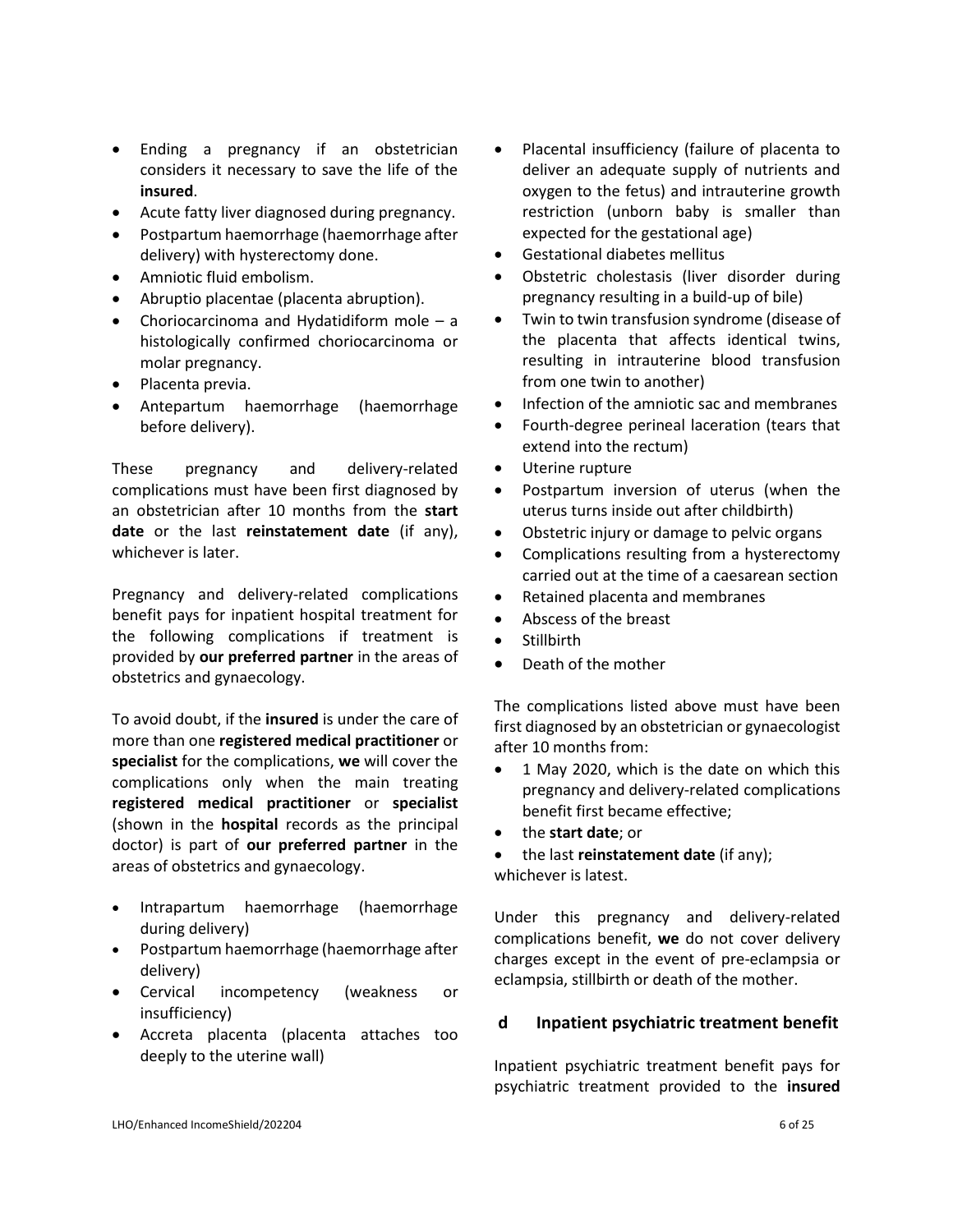while in **hospital** by a **registered medical practitioner** qualified to provide that psychiatric treatment.

**We** do not cover pre-hospitalisation treatment which is given before and post-hospitalisation treatment which is given after inpatient psychiatric treatment.

# **e Living organ donor (insured) transplant benefit**

The living organ donor transplant benefit pays for inpatient hospital treatment for the **insured** if they are a **living organ donor** of any **specified organ** and the following conditions are met.

- The transplant is approved under **HOTA** and carried out in a **hospital** in Singapore.
- The person receiving the **specified organ** must have been first diagnosed by a **registered medical practitioner**, and the symptoms of their organ failure must first appear, after 24 months from:
	- − 1 September 2010, which is the date on which this living organ donor transplant benefit first became effective under **your policy**;
	- − the **start date**; or
	- − the last **reinstatement date** (if any); whichever is later; and
- the **reasonable expenses** are to treat the **insured** for the transplant and the treatment is, in the opinion of a **registered medical practitioner** or a **specialist** in that field of medicine, appropriate and necessary for the transplant.

When **we** pay for each transplant, **we** add together all **reasonable expenses** for the treatment (including pre-hospitalisation treatment, post-hospitalisation treatment and any post-surgery complications) and pay up to the limit for this benefit as set out in the **schedule of benefits**.

**We** will not pay for this benefit if the transplant is illegal or arises from any illegal transaction or practice.

# **f Living organ donor (non-insured) transplant benefit**

The living organ donor (non-insured) transplant benefit pays for inpatient hospital treatment for someone who is not insured if they are a **living organ donor** providing any **specified organ** for transplant into an **insured.** This applies as long as the following conditions are met.

- The transplant is approved under **HOTA** and carried out in a **hospital** in Singapore.
- **You** and the **living organ donor** agree that **you** pay for the **living organ donor**'s inpatient hospital treatment and claim under **your policy**.
- **We** will pay the organ transplant benefit for the **insured** to have a transplant from the **living organ donor**.
- The inpatient hospital treatment must be necessary for removing the organ from the **living organ donor**'s body to be transplanted into the **insured'**s body. **We** will not pay more than the costs of:
	- the **living organ donor**'s **stay in a hospital**  that is needed for them to donate their organ;
	- surgical operations to remove the organ from the **living organ donor**'s body; and
	- storing and transporting the organ after it is removed from the **living organ donor**'s body.

To avoid doubt, **we** will not pay for the costs of:

• pre-hospitalisation treatment received by the **living organ donor** including specialist outpatient medical services and consultations, diagnostic and laboratory services, examinations and investigations such as pre-harvesting laboratory services and investigations;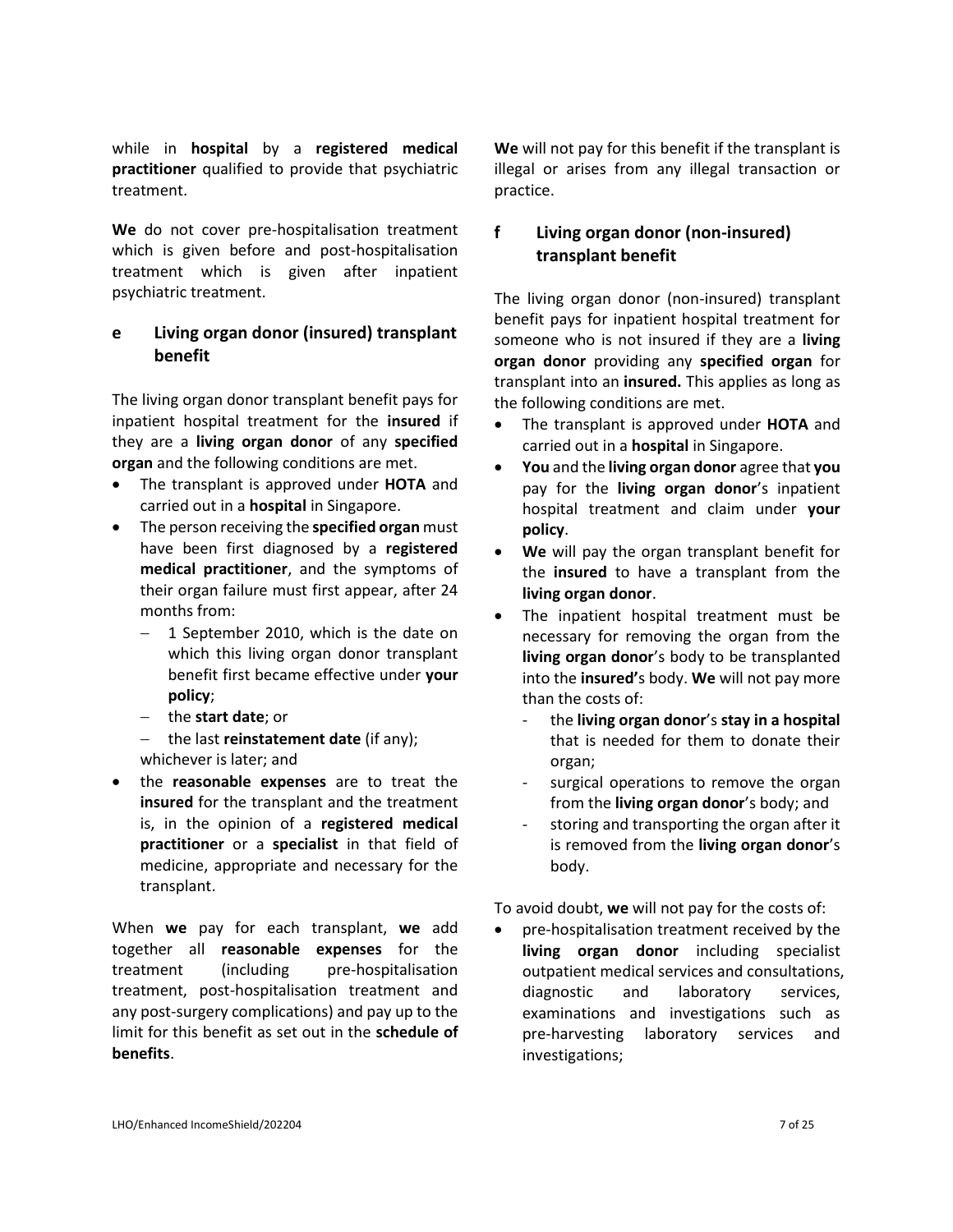- post-hospitalisation treatment received by the **living organ donor** including specialist outpatient medical services and consultations, diagnostic and laboratory services, examinations and investigations such as post-transplant treatment arising from complications from the surgery; and
- counselling provided to the **living organ donor**'s family before or after an organ has been donated.

**We** will not pay for this benefit if the transplant is illegal or arises from any illegal transaction or practice.

#### **g Prosthesis benefit**

The prosthesis benefit pays for buying any **prosthesis** for the **insured** to use. This applies if the following conditions are met.

- The **insured** needs the **prosthesis** because they have lost a limb or eye resulting from an injury or illness that the **insured** has to **stay in a hospital** for.
- The **prosthesis** is ordered by a **registered medical practitioner**.
- The **prosthesis** must be bought within 180 days after the date the **insured** leaves **hospita**l.
- When **we** work out if the limit for this benefit (set out in the **schedule of benefits**) has been used up for the **policy year** that the **insured** is admitted to **hospital** for the injury or illness that results in them losing a limb or eye, **we** will take account of any amount already paid under this benefit.
- **We** will only pay for one **prosthesis** for each limb or eye. However, if the **insured** has to buy a **prosthesis** again for the same limb or eye resulting from another injury or illness that the **insured** has to **stay in hospital** for again, **we** will pay for the **prosthesis**.

To avoid doubt, **we** will not pay for replacing, repairing or maintaining the **prosthesis**.

## **h Emergency overseas treatment**

If the **insured** needs inpatient hospital treatment resulting from an **emergency** while overseas, the emergency overseas treatment benefit pays either the actual **hospital** expenses involved or **reasonable expenses** that would have been paid for equivalent medical treatment in a Singapore **hospital** (according to **your plan**), whichever is lower.

**We** do not cover emergency overseas treatment if the **insured** is a foreigner who does not have an **eligible valid pass** at the time of the treatment.

**We** do not cover pre-hospitalisation treatment which is given before and post-hospitalisation treatment which is given after emergency overseas treatment.

**We** will convert bills for this treatment which are shown in a foreign currency to Singapore currency at the exchange rate **we** decide to use on the date the **insured** leaves **hospital**.

# **i Final expenses benefit**

**We** will waive (not enforce) the **co-insurance** and **deductible** due for a claim for the inpatient hospital treatment, pre-hospitalisation treatment and post-hospitalisation treatment if the **insured** dies:

- while in **hospital**; or
- within 30 days of leaving **hospital**.

However, if the **insured** dies within 30 days of leaving the **hospital**, **we** will also waive the **co-insurance** due for a claim of outpatient hospital treatment if the treatment was received by the **insured** within 30 days of leaving **hospital**.

Both the death and the claim for inpatient hospital treatment, pre-hospitalisation treatment, post-hospitalisation treatment, or outpatient hospital treatment must be related to the injury or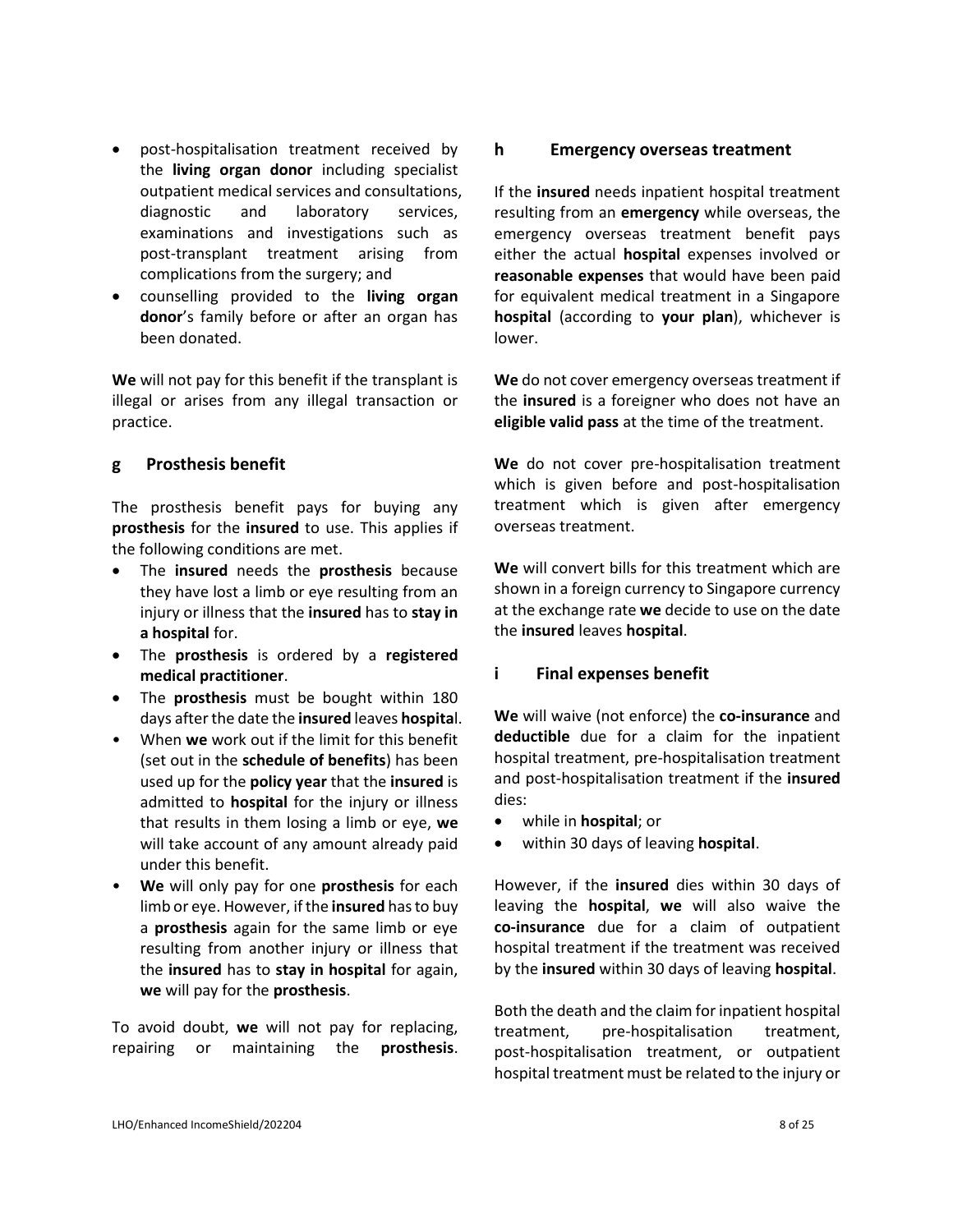illness for which the **stay in the hospital** was necessary.

The waiver of **co-insurance** and **deductible** will be up to the limit of compensation set out in the **schedule of benefits**.

## **j Cell, tissue and gene therapy benefit**

This benefit pays for inpatient hospital treatment (including day surgery), and outpatient hospital treatment, for cell, tissue and gene therapy provided to the **insured**, as long as the following conditions are met.

- The cell, tissue and gene therapy is approved by **MOH** and Health Science Authority (HSA).
- The **registered medical practitioner**  recommendsin writing that the **insured** needs the cell, tissue and gene therapy for **necessary medical treatment**, according to the relevant guidelines from **MOH.**

This benefit also pays for outpatient hospital treatment for cell, tissue and gene therapy, including consultation fees, medicines, examinations and tests that are directly ordered by the **registered medical practitioner**. **We** will pay these claims if the treatment is provided within 30 days (before and after) of the outpatient hospital treatment.

When **we** pay the cell, tissue and gene therapy benefit, **we** add together all **reasonable expenses** for the cell, tissue and gene therapy treatment (including pre-hospitalisation treatment, posthospitalisation treatment and outpatient hospital treatment), and pay up to the limit for this benefit, as set out in the **schedule of benefits**.

# **k Continuation of autologous bone marrow transplant treatment for multiple myeloma**

This benefit pays for autologous bone marrow transplant treatment for multiple myeloma (a

form of white blood cell cancer) to continue to be provided to the **insured**, in an outpatient setting, for the following stages of the treatment.

- Stem-cell mobilization (a process where drugs are used to move the stem cells into the bloodstream)
- Harvesting healthy stem cells
- Pre-transplant workup (Pre-transplant preparation)
- Use of high dosage chemotherapeutic drugs to destroy cancerous cells
- Engraftment (Transplant) of healthy stem cells
- Post-transplant monitoring

To avoid doubt, **we** do not cover pre-hospitalisation treatment and posthospitalisation treatment provided before or after autologous bone marrow transplant treatment for multiple myeloma.

This benefit also pays for consultation fees, medicines, examinations and tests that are directly ordered by the **registered medical practitioner** for autologous bone marrow transplant treatment for multiple myeloma to continue in an outpatient setting, and were provided within 30 days (before or after) of the treatment.

When **we** pay the continuation of autologous bone marrow transplant treatment for multiple myeloma benefit, **we** add together all **reasonable expenses** for the autologous bone marrow transplant treatment for multiple myeloma and pay up to the limit for this benefit, as set out in the **schedule of benefits**.

To avoid doubt, the **pro-ration factor** for the continuation of autologous bone marrow transplant treatment for multiple myeloma will be the **pro-ration factor** for outpatient hospital treatment (see clause 2.5b).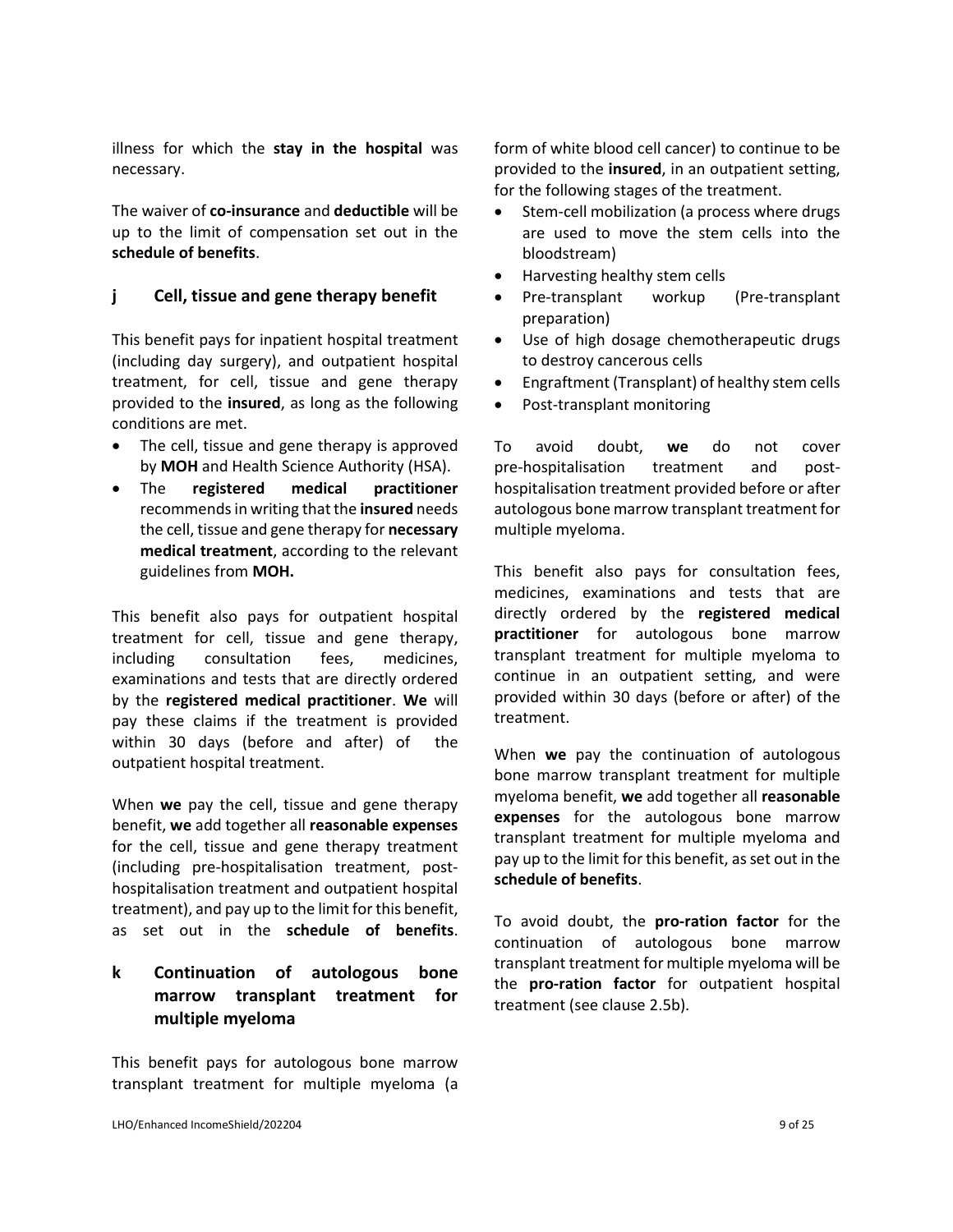## **l Proton beam therapy benefit**

This benefit pays for inpatient hospital treatment (including day surgery), and outpatient hospital treatment, for proton beam therapy provided to the **insured**, as long as the following conditions are met.

- The proton beam therapy is approved by **MOH** and Health Science Authority (HSA).
- The **registered medical practitioner**  recommendsin writing that the **insured** needs the proton beam therapy for **necessary medical treatment**, according to the relevant guidelines from **MOH.**

This benefit also pays for outpatient hospital treatment for proton beam therapy, including consultation fees, medicines, examinations and tests that are directly ordered by the **registered medical practitioner**. **We** will pay these claims if the treatment is provided within 30 days (before and after) of the outpatient hospital treatment.

When **we** pay the proton beam therapy benefit, **we** add together all **reasonable expenses** for the proton beam therapy treatment (including prehospitalisation treatment, post-hospitalisation treatment and outpatient hospital treatment), and pay up to the limit for this benefit, as set out in the **schedule of benefits**.

# **m Waiver of pro-ration factor for outpatient kidney dialysis**

**We** will not use a **pro-ration factor** for outpatient kidney dialysis, or erythropoietin and other drugs approved under **MediShield Life** for chronic kidney failure, if the treatment the **insured** received was provided by **our preferred partner** in the area of kidney dialysis.

# **2 Our responsibilities to you**

**We** are only responsible to **you** for the cover and period shown in **your policy certificate** or **renewal certificate** (as the case may be). The policy is governed by the terms, conditions and limits of the **schedule of benefits** and **your policy**.

#### **2.1 Claims**

Depending on the terms, conditions and limits in the **schedule of benefits** and **your policy**, **we** use the following limits in the following order on the **benefits** covered (if it applies).

- a **Citizenship factor**
- b **Pro-ration factor**
- c The **limits of compensation**
- d The **deductible**
- e **Co-insurance**
- f The **limits on special benefits**
- g The **limit in each policy year**

As long as **you** have paid the **premium** or any amount **you** owe **us** under **your policy**, **we** will pay **you** the **benefits**.

All claims (except pre-hospitalisation treatment and post-hospitalisation treatment) must be made and sent to **us** through the system set up by **MOH** (electronic filing) and according to the **act** and **regulations** within 90 days from the date of billing or the date the **insured** leaves **hospital**, whichever is later. Claims for pre-hospitalisation treatment and post-hospitalisation treatment must be sent to **us** within 120 days from the date the **insured** leaves **hospital**. **You** must give **us** any other documents, authorisations or information **we** need for assessing the claim. **You** must also pay any costs involved.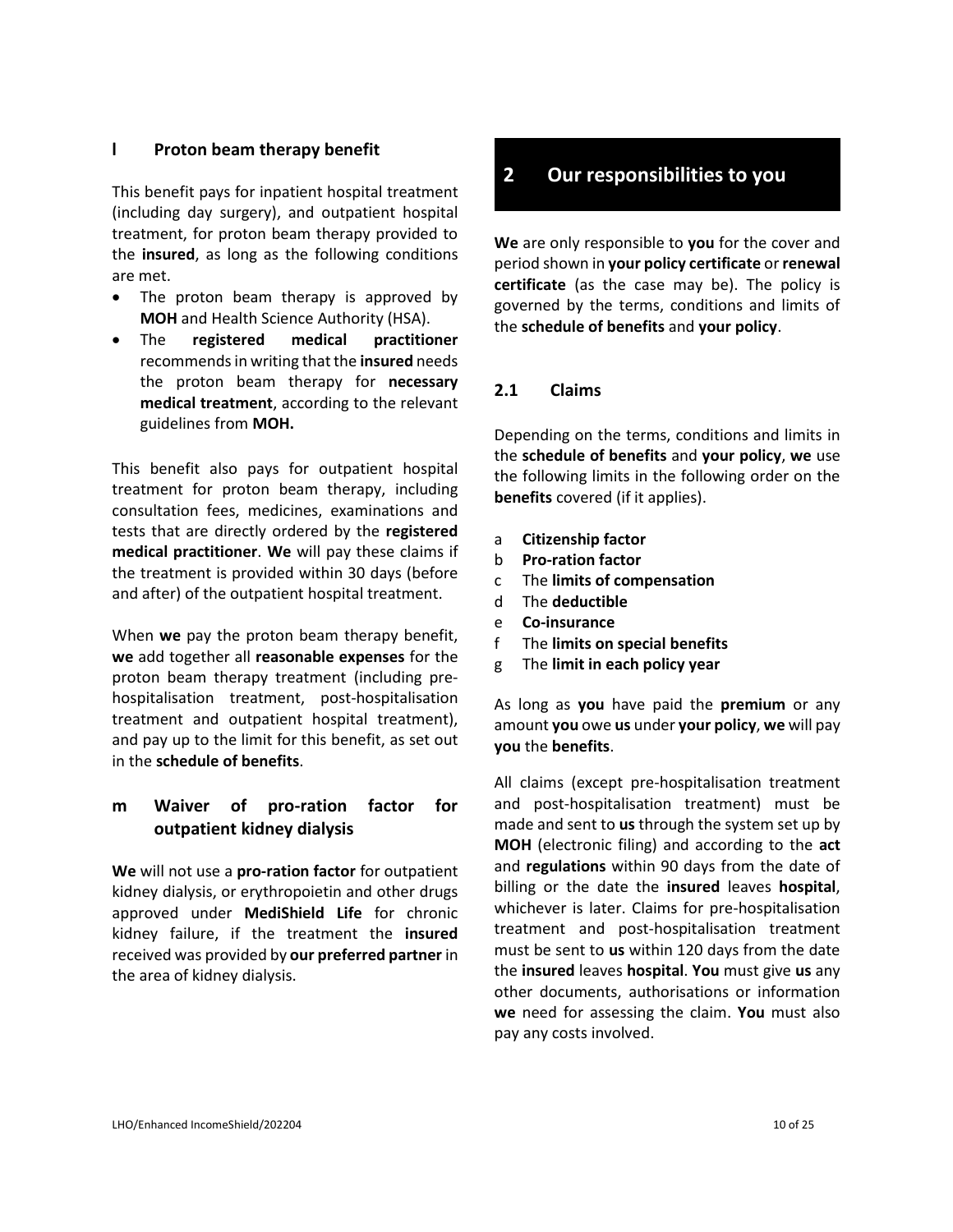For claims which are not eligible for electronic filing (for example, claims under plans which are not integrated with **MediShield Life** or claims for pre-hospitalisation treatment, post-hospitalisation treatment or emergency overseas treatment), **you** must send the claim to **us** by post or online, or deliver it to **us** by hand. For claims which are electronically filed to **us**, **we** will pay the **hospital** direct. Otherwise, **we** will pay **you**.

**You**, or if **you** die **your** legal representative, must give **us** all documents, authorisations or information **we** need to assess the claim. **You** must also pay any costs involved in doing so. If **you**, **your** legal representative or the **insured** fails to co-operate with **us** in dealing with the claim, the assessment of the claim may be delayed or **we** can reject the claim.

**We** will pay claims according to **your policy** or **MediShield Life**, whichever is higher.

If **your plan** is not integrated with **MediShield Life**, **your plan** does not cover the **MediShield Life** tier operated by the **CPF Board**. **We** will pay claims according to **your policy**.

If **your** claim includes expenses that are not reasonable, **we** will pay only the amount of **your** claim that **we** believe is **reasonable expenses** for **necessary medical treatment**. **We** can reduce **your** claim to reflect what would have been reasonable, based on the professional opinion of **our registered medical practitioner** or the **insured**'s entitlement to **benefits** under **your policy**. If there is a difference in opinion between **our registered medical practitioner** and **your registered medical practitioner**, the matter will be referred to an independent person for adjudication under clause 4.14 of these conditions.

#### **2.2 Deductible and co-insurance**

**You** must pay the **deductible** and **co-insurance** before **we** pay any benefit. **We** will apply the **deductible** followed by the **co-insurance**.

For each period of 12 months or less that the **insured stays in hospital**, **you** must pay the **deductible** for one **policy year** (even if the **stay in a hospital** runs into the next **policy year**). If the stay is for a continuous period of more than 12 months but less than 24 months, **you** must also pay the **deductible** for the next **policy year**. And, for each further period of 12 months or less that the **stay in hospital** extends, **you** must pay a further **deductible** for one extra **policy year**.

# **2.3 Limits of compensation, limits on special benefits and limit in each policy year**

If it applies, **you** must pay any amount over the **limits of compensation**, **limits on special benefits**  or the **limit in each policy year**.

For each **stay in a hospital** of 12 months or less, **we** will apply the **limits on special benefits** and **limit in each policy year** for one **policy year** (even if the **stay in a hospital** runs into the next **policy year**). If the **stay in a hospital** is for a continuous period of more than 12 months but less than 24 months, the **limits on special benefits** and **limit in each policy year** for two **policy years** will apply. And, for each further period of 12 months or less that the **stay in a hospital** extends for, the **limits on special benefits** and **limit in each policy year** for one extra **policy year** will apply.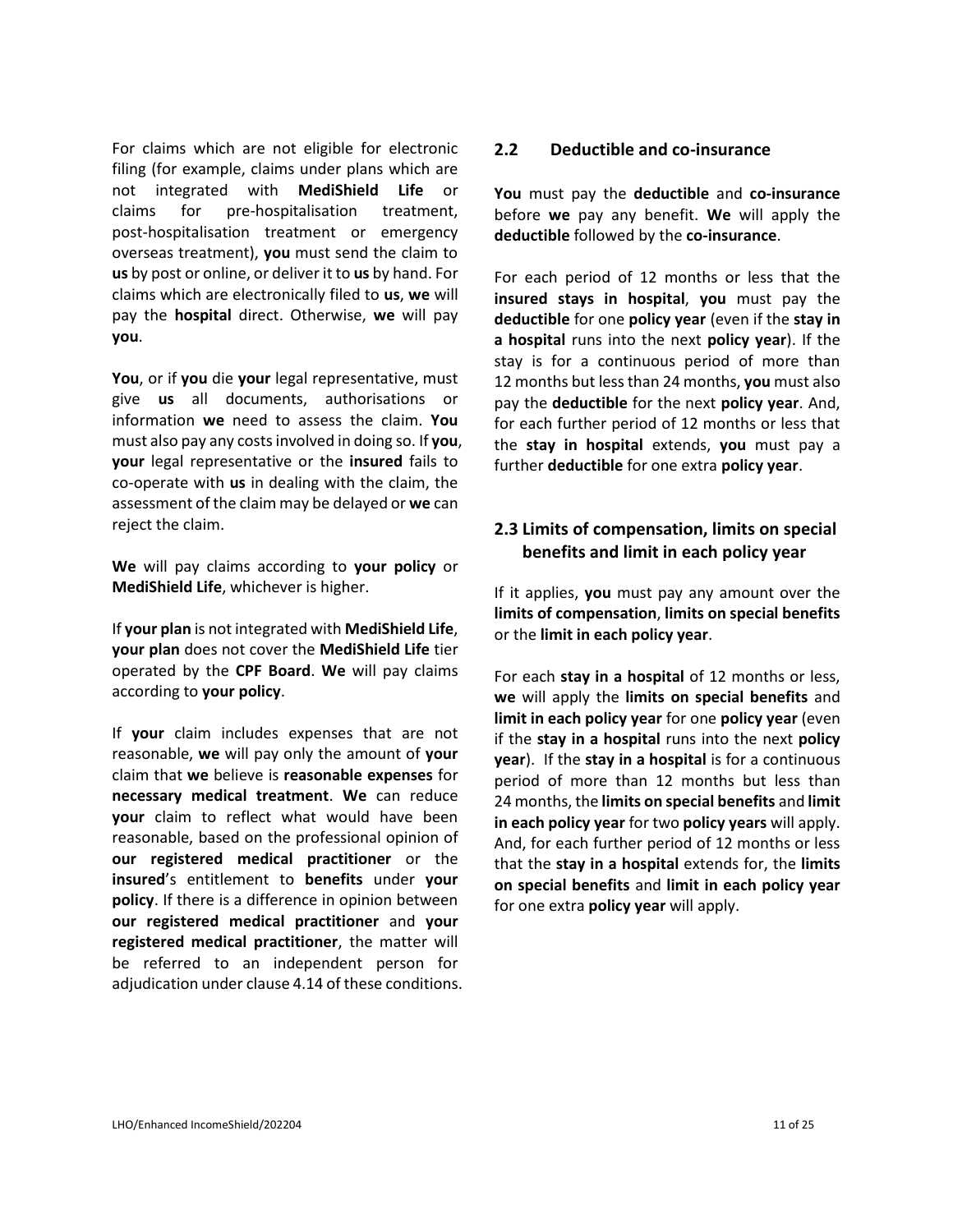# **How we apply the deductible, limits on special benefits and limit in each policy year**  (Figures are for illustration purposes only.)

# **Example 1**

If **your policy** began on 1 January in year X, the **policy year** will run from 1 January to 31 December in year X and will renew from 1 January to 31 December in year X+1. If the **insured**'s **stay in hospital** is from 28 December in year X to 1 January in year X+1 (runs into the next **policy year** but for a continuous period of less than 12 months), **we** will work out the claim as follows for an **insured** covered under Enhanced IncomeShield Preferred plan staying in a **private hospital**:

| <b>Expenses</b>                                      | <b>Limits of</b><br>compensation | <b>Bill</b> | <b>Amount you</b><br>can claim |
|------------------------------------------------------|----------------------------------|-------------|--------------------------------|
| Daily ward and treatment charges (normal ward)       | As charged                       | \$3,000     | \$3,000                        |
| $(5$ days)                                           |                                  |             |                                |
| Surgical benefit (table 7)                           | As charged                       | \$10,000    | \$10,000                       |
| Total                                                |                                  | \$13,000    | \$13,000                       |
| Less deductible                                      |                                  |             | \$3,500                        |
| Less co-insurance: 10% x (\$13,000 - \$3,500)        |                                  |             | \$950                          |
| Enhanced IncomeShield (including MediShield Life)    |                                  |             | \$8,550                        |
| pays (this depends on the limits on special benefits |                                  |             |                                |
| and the limit in each policy year)                   |                                  |             |                                |
| Insured pays                                         |                                  |             | \$4,450                        |

# **Example 2**

If **your policy** began on 1 January in year X, the **policy year** will run from 1 January to 31 December in year X and will renew from 1 January to 31 December in year X+1. If the **insured**'s **stay in hospital** is from 28 December in year X to 29 December in year X+1 (runs into the next **policy year** and for a continuous period of more than 12 months but less than 24 months), **we** will work out the claim as follows for an **insured** covered under Enhanced IncomeShield Preferred plan staying in a **private hospital**:

| <b>Expenses</b>                                    | <b>Limits of</b><br>compensation | <b>Bill</b> | Amount you<br>can claim |
|----------------------------------------------------|----------------------------------|-------------|-------------------------|
| Daily ward and treatment charges (normal ward)     | As charged                       | \$220,200   | \$220,200               |
| (367 days)                                         |                                  |             |                         |
| Surgical benefit (table 7)                         | As charged                       | \$10,000    | \$10,000                |
| Total                                              |                                  | \$230,200   | \$230,200               |
| Less deductible $(53,500 \times 2 \text{ years})$  |                                  |             | \$7,000                 |
| Less co-insurance: 10% x (\$230,200 - \$7,000)     |                                  |             | \$22,320                |
| Enhanced IncomeShield (including MediShield Life)  |                                  |             | \$200,880               |
| pays (depending on two times the limits on special |                                  |             |                         |
| benefits and two times the limit in each policy    |                                  |             |                         |
| year)                                              |                                  |             |                         |
| Insured pays                                       |                                  |             | \$29,320                |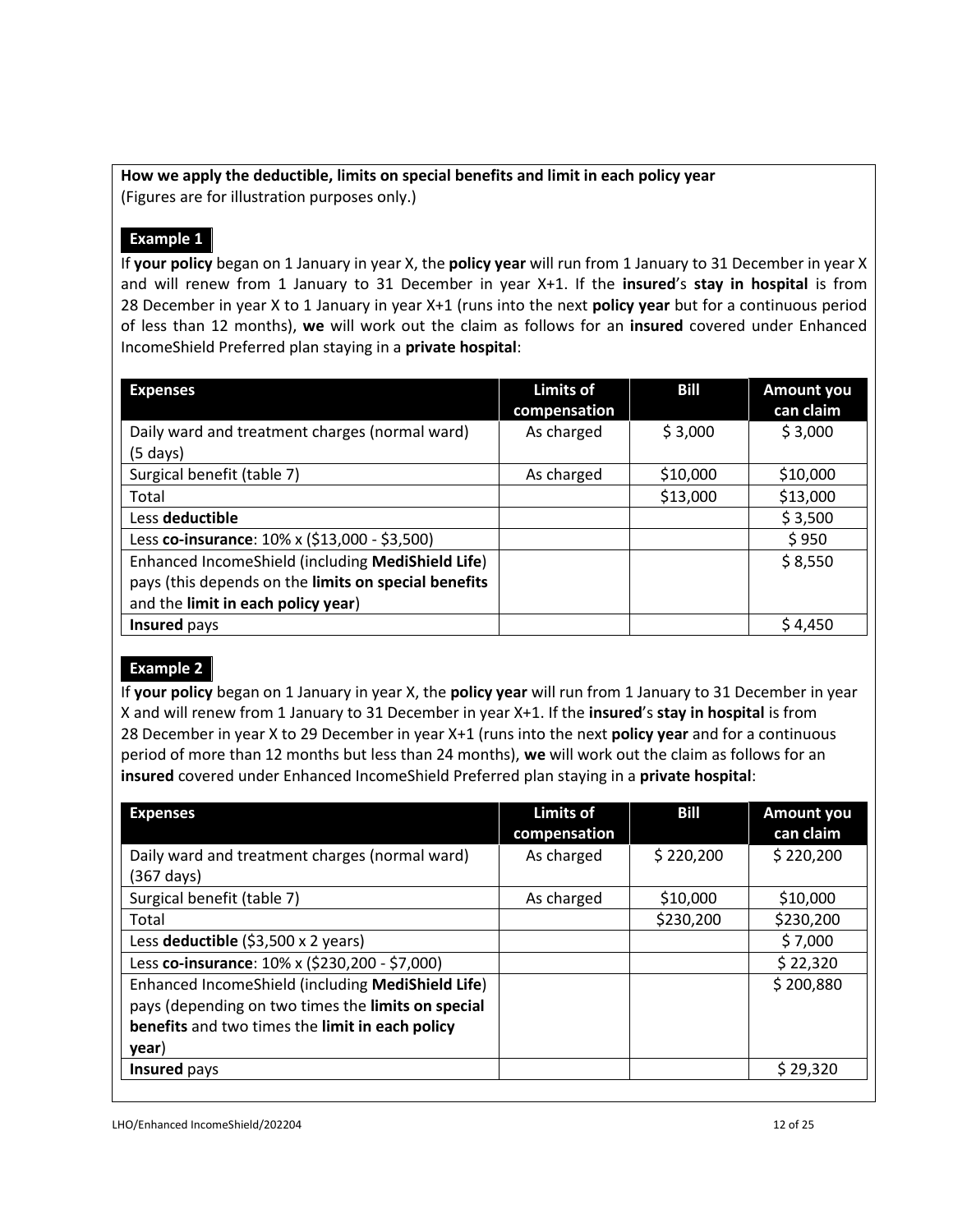## **2.4 Citizenship factor**

If the **insured** is not a Singapore citizen or Singapore permanent resident (is a foreigner) but is covered under the **plan** for a Singapore Citizen, **we** will reduce the amount of each benefit **we** will pay to the percentages (**citizenship factors**) in the following table.

| Plan type   | <b>Enhanced</b><br>Basic | <b>Enhanced C</b> |
|-------------|--------------------------|-------------------|
| Percentage  |                          |                   |
| of benefit  | 80%                      | 28%               |
| we will pay |                          |                   |

The **citizenship factor** applies to any claim under **your policy**.

**You** must tell **us** about the citizenship status or any change to the citizenship status of the **insured**.

If **you** do not want **us** to apply any **citizenship factor** to **your** claim, **you** must apply to change **your plan** to a foreigner plan, to correspond with the **insured**'s citizenship or residency status.

**We** will not apply a **citizenship factor** for an **insured** who is covered under Enhanced IncomeShield Preferred plan or Advantage plan.

#### **2.5 Pro-ration factor**

#### **a Ward entitlement and pro-ration factor for inpatient hospital treatment**

The **ward entitlement** means the class of ward and medical institution covered by **your policy** and depends on the **plan**. The **ward entitlement** is shown in the **schedule of benefits**.

The class of ward covered refers to a standard room, and does not include luxury suites, luxury rooms or any other special room in the **hospital**.

If the **insured** is admitted into a ward and medical institution that is the same as or lower than their **ward entitlement**, **we** pay **reasonable expenses** for the **necessary medical treatment** according to the **plan. We** will pay up to the **limits of compensation**.

If the **insured** is admitted into a ward and medical institution that is higher than what they are entitled to, **we** will only pay the percentage of the **reasonable expenses** for **necessary medical treatment** of the **insured** as shown using the **proration factor** which applies to the **plan.** This is set out in the **schedule of benefits**. **We** will work out the **benefits we** will pay by multiplying the relevant **pro-ration factor** by the **insured**'s medical expenses which **you** can claim under **your policy**.

If the **insured**'s **stay in a hospital** is in a ward that is the same as or lower than their **ward entitlement** but their pre-hospitalisation treatment or post-hospitalisation treatment is in a **hospital** or clinic higher than they are entitled to, **we** will use the **pro-ration factor** on the **reasonable expenses** relating to the prehospitalisation treatment or post-hospitalisation treatment, as the case may be.

**We** will not use a **pro-ration factor** for:

- an **insured** who is covered under the Enhanced IncomeShield Preferred plan; or
- pre-hospitalisation or post-hospitalisation treatment in general practitioner (GP) clinics and specialist outpatient clinics (SOC) in **restructured hospitals**.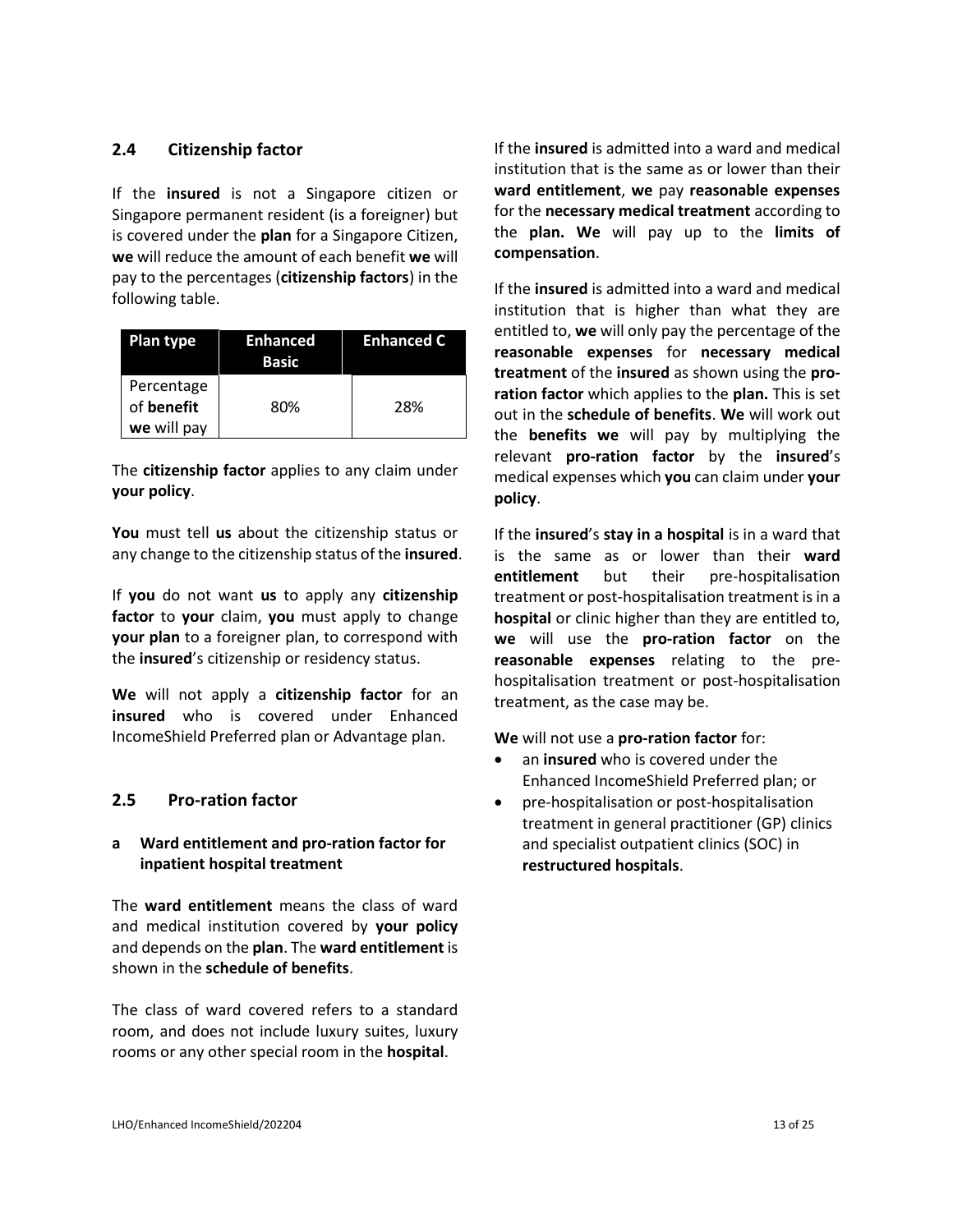#### **b Pro-ration factor for outpatient hospital treatment**

If the **insured** receives outpatient hospital treatment from a **restructured hospital**, **we** pay **reasonable expenses** for their **necessary medical treatment** according to the **plan. We** will pay up to the **limit of compensation**.

If the **insured** receives outpatient hospital treatment from a **private hospital** or **private medical institution**, **we** will only pay the percentage of the **reasonable expenses** for the **necessary medical treatment** of the **insured,**  depending on the **pro-ration factor** which applies to the **plan**, as set out in the **schedule of benefits**. **We** will work out the **benefits we** will pay by multiplying the **pro-ration factor** by the **insured**'s medical expenses which they can claim under **your policy**.

**We** will not use a **pro-ration factor** for:

- an **insured** who is covered under the Enhanced IncomeShield Preferred **plan**; or
- outpatient hospital treatment received by the **insured** from a **restructured hospital**.
- outpatient kidney dialysis, or erythropoietin and other drugs approved under **MediShield Life** for chronic kidney failure, if the treatment the **insured** received was provided by our **preferred partner** in the area of kidney dialysis.

# **3 Your responsibilities**

#### **3.1 Premium**

**Your policy certificate** or the **renewal certificate** (as the case may be) shows the **premium** which **you** have to pay to **us** to receive the **benefits**. **You** must pay the **premium** every year.

**We** give **you** 60 days' grace from the **renewal date** to pay the **premium** for **your policy**. During this **period of grace**, **your policy** will stay in force. **You** must first pay any **premium** or other amounts **you** owe **us** before **we** pay any claim under **your policy**.

If **you** still have not paid the **premium** after the **period of grace**, **your policy** will be cancelled. This cancellation will apply from the **renewal date**.

**You** are responsible for making sure that **your premium** is paid up to date.

**We** may take **your premium** from **your** Medisave account according to the **act** and **regulations**.

**You** will need to pay the **premium**, or any part of it, by cash if:

- a the **premium you** owe is more than the maximum withdrawal limit set by the **CPF Board**;
- b there are not enough funds in **your** Medisave account to pay the **premium** due; or
- c the **premium,** or part of it, is not taken from **your** Medisave account for any reason.

# **3.2 Refunding your premium when the policy ends**

When **your policy** ends, **we** will refund the unused part of the **premium** (based on **our** scale of refund as shown below):

- a to **your** Medisave account (if **your premium** was paid using deductions from **your** Medisave account); or
- b in cash (if **your premium** was paid in cash).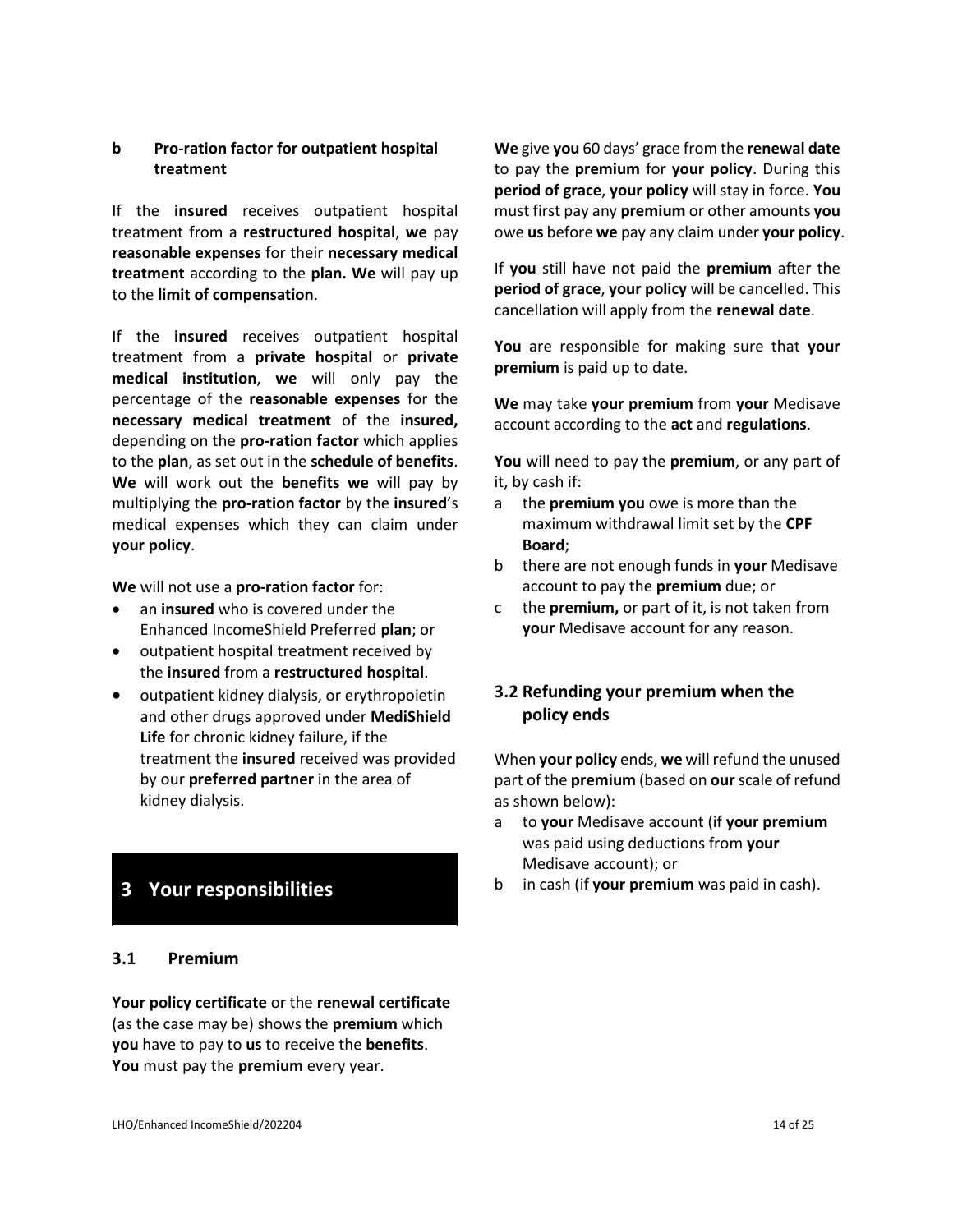# **How we use our scale of refund**

(Figures are for illustration purposes only.)

#### **Example**

| <b>Policy year</b>                                                                                                                                                                                                   |   |       | : 1 January to       |  |
|----------------------------------------------------------------------------------------------------------------------------------------------------------------------------------------------------------------------|---|-------|----------------------|--|
|                                                                                                                                                                                                                      |   |       | 31 December          |  |
|                                                                                                                                                                                                                      |   |       | in year X            |  |
| Enhanced IncomeShield                                                                                                                                                                                                |   |       | : \$100              |  |
| yearly premium                                                                                                                                                                                                       |   |       |                      |  |
| <b>MediShield Life yearly</b>                                                                                                                                                                                        |   |       | : \$50               |  |
| premium (for the relevant                                                                                                                                                                                            |   |       |                      |  |
| age next birthday)                                                                                                                                                                                                   |   |       |                      |  |
| If the policy ends on 30 November in year X, the<br>number of days unused left for the policy year<br>will be 31 days.<br>If the policy is integrated with MediShield Life,<br>the refund amount will be:<br>31 days |   |       |                      |  |
| 365 days                                                                                                                                                                                                             | x |       | $(5100-550) = 54.25$ |  |
| If the policy is not integrated with MediShield<br>Life, or if the policy ends because you have<br>switched insurer or died, the refund amount will<br>be:<br>31 days                                                |   |       |                      |  |
| 365 days                                                                                                                                                                                                             | x | \$100 | $=$ \$8.49           |  |

If **you** had paid the **premium** partly by CPF and partly by cash, **we** will refund the **premium** as a percentage to the amount of the **premium** paid by CPF or cash.

#### **Example**

If **you** pay 70% of your **premium** from **your** Medisave account and the other 30% in cash, the refund of unused **premium** will be in the same percentage – meaning 70% returned to **your** Medisave account and 30% paid in cash to **you**.

# **3.3 Change in premium**

The **premium** that **you** pay for this policy can change from time to time. If **we** change the **premium** for **your policy**, **we** will write to **you** at **your** last known address, at least 30 days before the change is to take place, to tell **you** what **your** new **premium** is. **We** will change the **premium** for **your policy** only if the change applies to all policies within the same class.

# **4 What you need to be aware of**

## **4.1 Other insurance**

**We** do not pay for claims if the medical expenses have been paid by other medical insurance or **you** or the **insured** have received a reimbursement from any other source.

If **you** or the **insured** have other medical insurance, including medical benefits under any employment contract, which allows **you** or them to claim a refund for medical expenses, **you** or the **insured** must first claim from these policies before making any claim under **your policy**. **Our** obligations to pay under **your policy** will only arise after **you** have fully claimed under these policies.

If **we** have paid any benefit to **you** first before a claim is made under the other medical insurance policies or employee benefits, the other medical insurers or employer will have to refund **us** their share. **You** must give **us** all information and evidence **we** need to help **us** get back any other medical insurer's share of the claim **we** have paid. For every claim, the total reimbursement **we** will make will not be more than the actual expenses paid.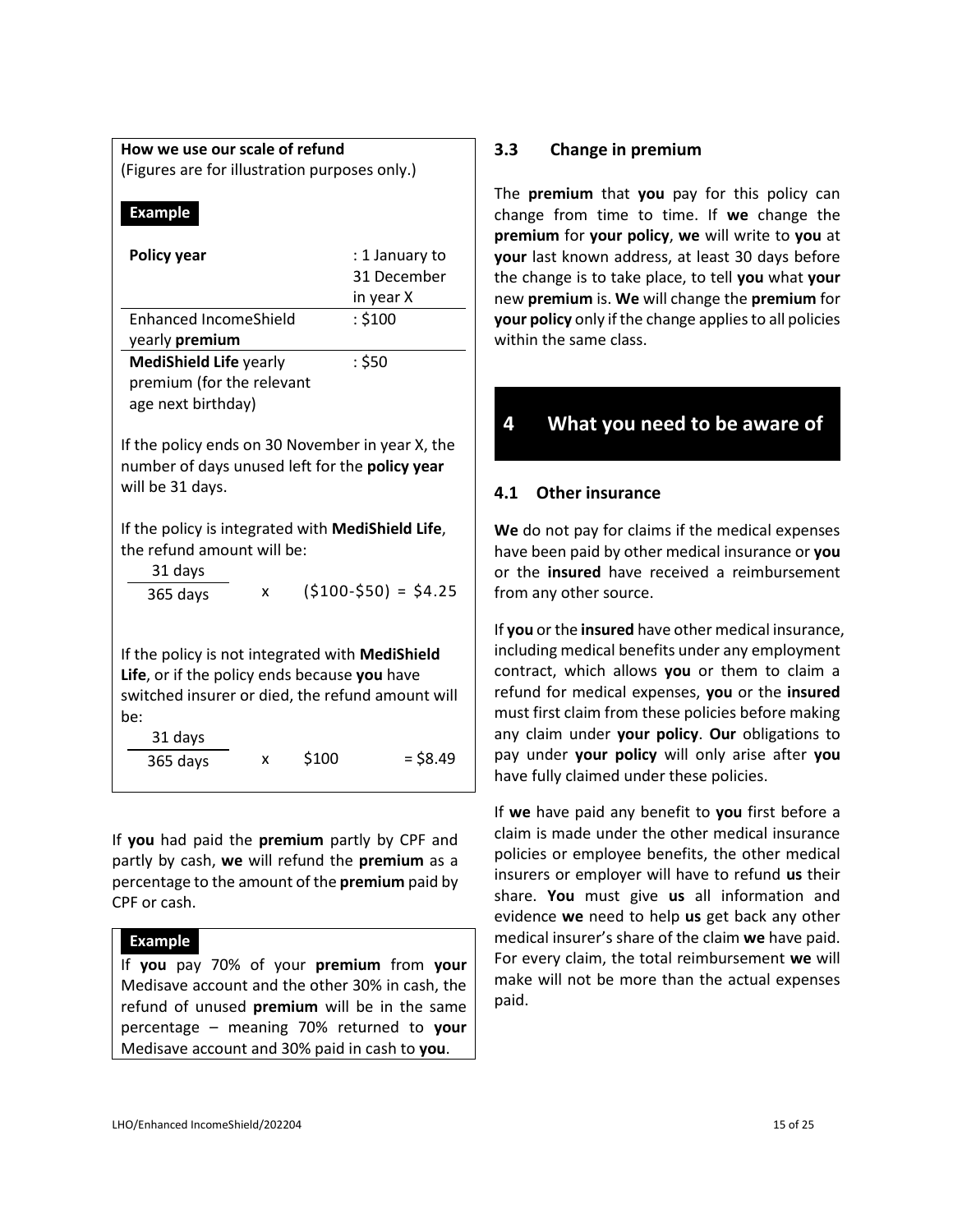## **4.2 Declaring the insured's age**

The **premium** is based on the age of the **insured** on his or her next birthday. If the age or date of birth of the **insured** is shown wrongly in the **application form**, **we** will adjust the **premium you** must pay. **We** will refund any extra **premium** paid or ask for any shortfall in **premium you** need to pay.

# **4.3 Guaranteed renewal**

**We** will renew **your policy** automatically every year. **We** guarantee to do this for life as long as:

- a the **premium** is paid at the current rate which applies; and
- b the cover for the **insured** under **your policy** has not been ended.

#### **4.4 Cancelling the policy**

**You** may cancel **your policy** by giving **us** at least 30 days' notice in writing. **We** will tell **you** the date it will end.

#### **4.5 Not enforcing a condition**

If **we** do not enforce any of the conditions of **your policy** at any time, it does not mean **we** cannot enforce it in the future.

#### **4.6 Ending the policy**

All **benefits** will end when one of the following events happens, and **we** will not be legally responsible for any further payment under **your policy**.

- a **You** cancel **your policy** under clause 4.4.
- b **We** do not receive **your premium** after the **period of grace**.
- c The **insured** dies.
- d **You** fail or refuse to pay or refund any amount **you** owe **us**.
- e Fraud as shown in clause 4.12 is identified.
- f Relevant information as shown in clause 4.11 is not revealed or is misrepresented.
- g **You** take out another Medisave-approved Integrated Shield Plan covering the **insured**.
- h The **insured** is no longer a Singapore citizen or Singapore permanent resident.
- i The **insured**, who is a foreigner, no longer has an **eligible valid pass.**

**We** or the **CPF Board** (as the case may be) will decide on what date **your policy** will end.

When the policy ends, **you** have no further claims or rights against **us** under **your policy**.

Ending **your policy** will not affect **your** insurance cover under **MediShield Life**. **You** will continue to be insured under **MediShield Life** as long as **you** are eligible under the **act** and **regulations**.

If **you** are not the **insured**, as long as **you** have paid all the **premiums** and **your policy** is not cancelled or ended, if **you** die, it will not affect the cover of the **insured** under **your policy**.

#### **4.7 Reinstating the policy**

If **your policy** is cancelled because **you** have not paid the **premiums**, **you** may apply to reinstate **your policy**.

**You** can do this if **we** agree and **you** meet all of the following conditions.

- a **You** must pay all **premiums you** owe before **we** will reinstate **your policy**.
- b **We** will not pay for any expenses which happen between the date the policy ends and the date immediately before the **reinstatement date** of **your policy**.
- c If there is any change in the **insured**'s medical or physical condition, **we** may add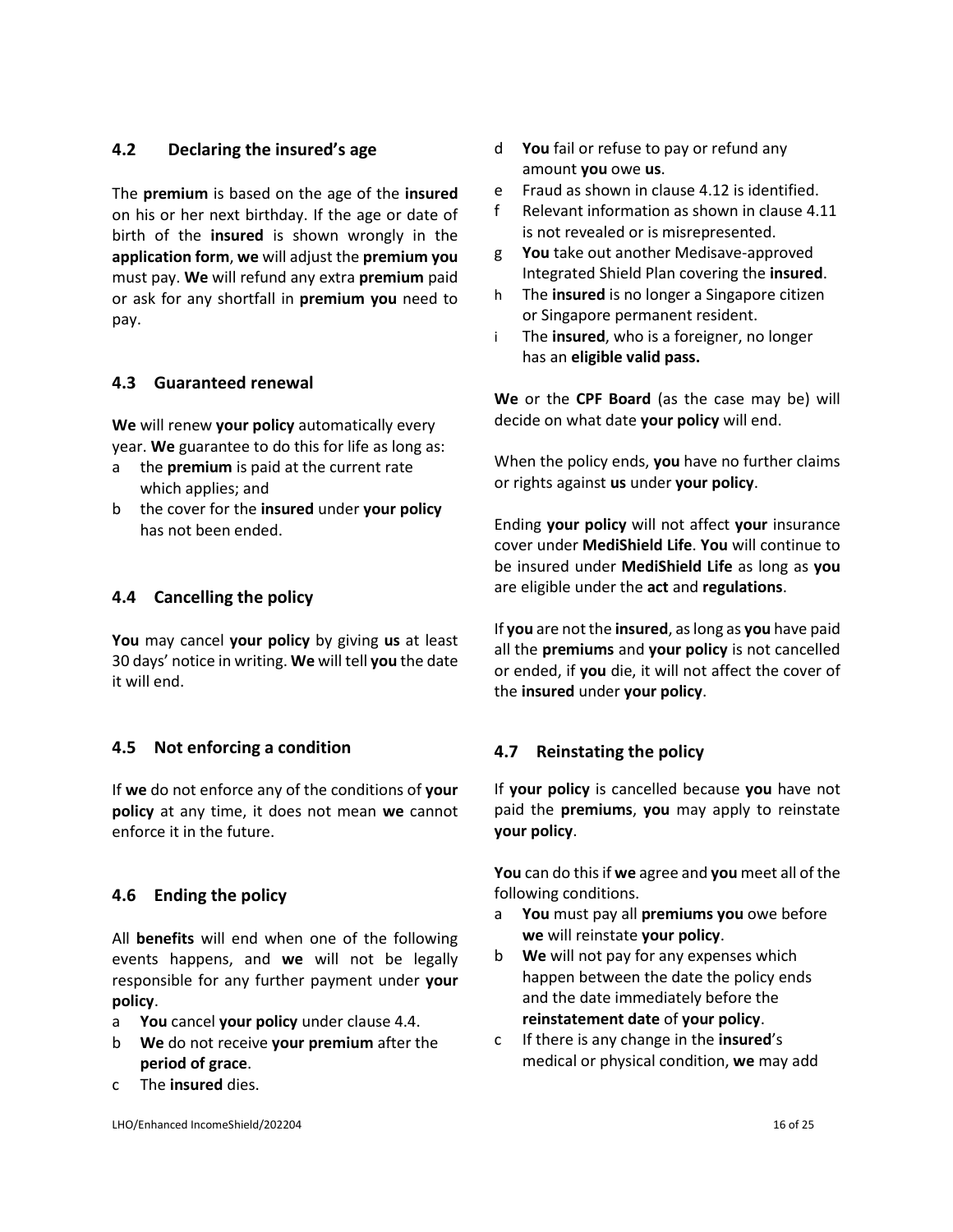exclusions or charge an extra **premium** from the **reinstatement date**.

To avoid doubt, if **we** accept any **premium** after **your policy** has ended, it does not mean **we** will not enforce **our** rights under **your policy** or create any liability for **us** in terms of any claim. **Our** responsibility to pay will only arise after **we** have reinstated **your policy**.

# **4.8 Change of citizenship and residency status**

**You** must tell **us**, as soon as possible, when the **insured**'s citizenship or residency status changes in any way.

If the **insured** is, or becomes, a Singapore citizen or permanent resident, **we** can convert the existing **plan** to a MediSave-approved Integrated Shield Plan.

If, at the time **your policy** is converted to **our** MediSave-approved Integrated Shield Plan, **you** have an existing MediSave-approved Integrated Shield Plan with another insurer, the policy with that insurer will end automatically as **you** can only be insured under one Integrated Shield Plan.

If the **insured** is no longer a Singapore citizen or permanent resident, **we** can convert the existing **plan** to a foreigner plan.

When **we** convert **your plan** to a MediSaveapproved Integrated Shield Plan or foreigner plan, **we** will also:

- a convert the **plan** to one that corresponds to the **insured**'s citizenship and residency status which helps to avoid the reduction in the amount of each benefit **we** will pay as a result of the **citizenship factor** (see clause 2.4); and
- b adjust the **start date** and **renewal date** of **your**  new policy accordingly.

Any claim arising before the **start date** of **your**  new **plan** will be paid in line with the limits and other terms and conditions that applied before the **plan** was converted.

## **4.9 Changing policy terms or conditions**

**We** may change the **premiums**, **benefits** or cover or these conditions at any time. However, **we** will write to **you** at **your** last-known address at least 30 days before doing so. **We** will apply the changes only if the changes apply to all policies within the same class.

# **4.10 Changing the plan**

**You** may write and ask to change the **plan** if **we** approve. If **we** do approve **your** request, **we** will tell **you** when the change in **plan** will take place.

# **4.11 Giving us all information**

**You** and the **insured** must give **us** all significant information about the **insured,** up to the **start date** of **your policy**, that may influence **our** decision whether to provide cover or to impose any terms under **your policy**.

If **you** fail to give **us** this information or misrepresent any information, **we** may do any of the following.

- a Declare **your policy** as 'void' from the **start date**, if no claim has been paid. **We** will refund **you** all the **premiums** paid to **us**, and **we** will not pay any **benefits**.
- b End your policy, if any claim has been paid. **We** will refund the **premiums** paid for the renewal of **your policy** after the date of the last claim, and **we** will not pay any **benefits**.
- c Add extra terms and conditions to **your policy**.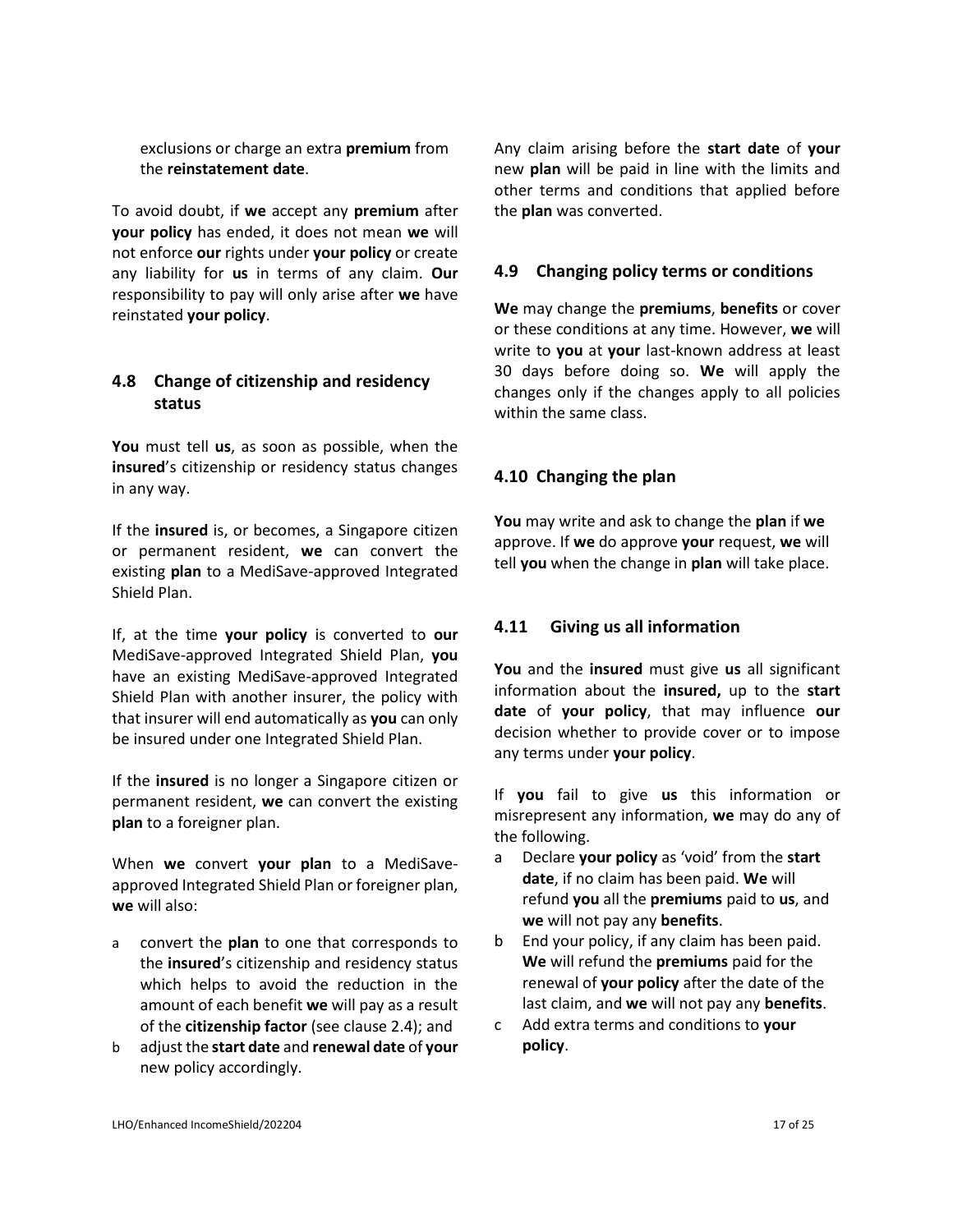#### **4.12 Fraud**

If a claim or any part of a claim is false or fraudulent, or if **you** use fraudulent methods or devices to gain any **benefit**, **we** can do any or all of the following.

- **We** may declare **your policy** invalid and **you** will lose all **benefits** under this policy. **You** will have to repay to **us** all amounts **we** have paid out under the policy and **we** will not refund your **premiums**.
- **We** may end **your policy.**
- **We** may refuse to renew **your policy**.
- **We** may add extra terms and conditions. If **you** disagree with the addition of extra terms and conditions, **you** can write to **us** to cancel this policy. **You** will have to repay to **us** all amounts **we** have paid out under the policy and **we** will refund all **premiums** to **you**.

#### **4.13 Currency**

All **premium** and **benefits** will be paid in Singapore dollars.

#### **4.14 Dealing with disputes**

Any dispute or matter arising under, out of or in connection with **your policy** must be referred to the Financial Industry Disputes Resolution Centre Ltd (FIDReC) to be dealt with. (This applies if it is a dispute that can be brought before FIDReC.)

If the dispute cannot be referred to or dealt with by FIDReC, the dispute must be referred to and decided using arbitration in Singapore in line with the Arbitration Rules of the Singapore International Arbitration Centre which apply at that point of time. **We** will not be legally responsible under **your policy** unless **you** have first received an award under arbitration.

#### **4.15 Excluding the rights of others**

A person who is not directly involved in **your policy** will have no right, under the Contracts (Rights of Third Parties) Act (Cap 53B), to enforce any of its terms.

#### **4.16 Integration with MediShield Life**

The **MediShield Life** scheme is run by the **CPF Board** under the **act** and **regulations**.

**Your policy** is integrated with **MediShield Life** if the **insured** meets the eligibility conditions shown in the **act** and **regulations**.

If **your policy** is integrated with **MediShield Life** to form a Medisave-approved Integrated Shield Plan, the following will apply.

- a The **insured** will enjoy all **benefits** under **MediShield Life** provided in the **act** and **regulations**.
- b If the cover for the **insured** under this policy ends, the cover for the **insured** under **MediShield Life** will continue as long as the **insured** meets the eligibility conditions shown in the **act** and **regulations**.
- c If the **MediShield Life** cover ends or is not renewed, this policy will continue without any integration with **MediShield Life**.

#### **4.17 Notice of communication**

**We** will assume any notice or communication under this policy has been given and received if sent:

- a personally on the day it is delivered;
- b by prepaid mail within seven days after the mail is sent;
- c by fax immediately, as long as a transmission report is produced by the machine from which the fax was sent which shows that the fax was sent to the fax number of the recipient; or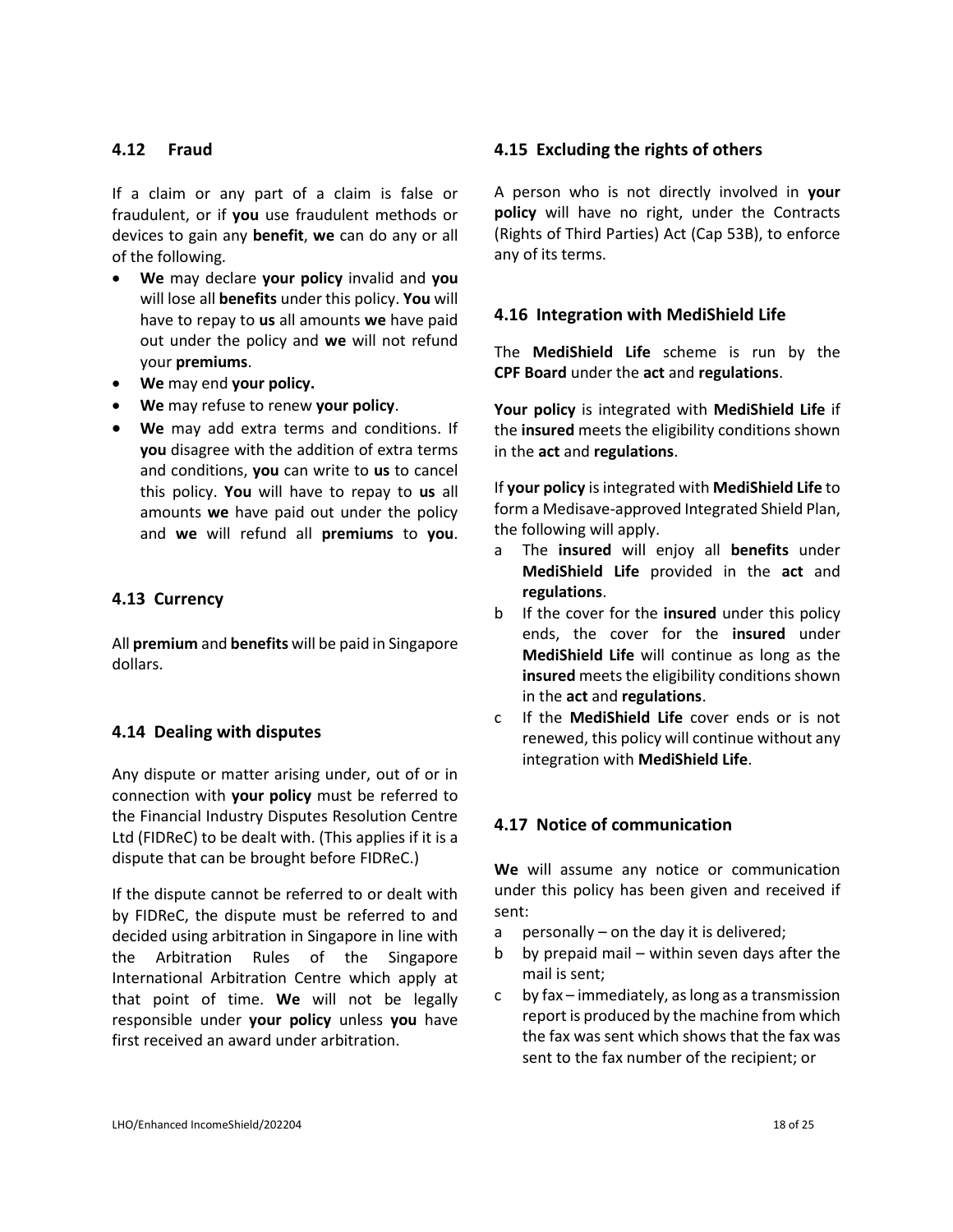d by email, SMS or other electronic means – as soon as it is sent.

#### **4.18 Exclusions**

The following treatment items, procedures, conditions, activities and their related complications are not covered under **your policy**.

- a A **stay in hospital** if the **insured** was admitted to the **hospital** before the **start date**.
- b Any **pre-existing illness, disease or condition** from which the **insured** was suffering, unless declared in the **application form** and **we** accepted the application without any exclusions. However, **we** will exclude any **preexisting illness, disease or condition** which is specifically excluded in **your policy**, whether a declaration was made in the **application form** or not. To avoid doubt, any **pre-existing illness, disease or condition** will be covered under **MediShield Life** according to the **act** and **regulations**, as long as the **insured** satisfies the eligibility criteria for **MediShield Life** at the time the claim is made under **your policy**.
- c Cosmetic surgery (unless this is covered under breast reconstruction after mastectomy benefit or **cosmetic surgery due to accident)** or any medical treatment claimed to generally prevent illness, promote health or improve bodily function or appearance.
- d General outpatient medical expenses (unless this is covered under outpatient hospital treatment, pre-hospitalisation treatment or post-hospitalisation treatment).
- e Treatment for birth defects, hereditary conditions and disorders, and congenital sickness or abnormalities (unless **we** do cover it under congenital abnormalities benefit).
- f Overseas medical treatment (unless **we** cover it under emergency overseas treatment).
- g Psychological disorders, personality disorders, mental conditions or behavioural disorders, including any addiction or dependence arising from these disorders such as gambling or

gaming addiction (unless **we** cover it under inpatient psychiatric treatment benefit).

- h Pregnancy, childbirth, miscarriage, abortion or termination of pregnancy, lactation complications, or any form of related **stay in hospital** or treatment (unless **we** cover this under pregnancy and delivery-related complications benefit).
- i Infertility, sub-fertility, assisted conception, erectile dysfunction, impotence or any contraceptive treatment.
- j Treatment of sexually-transmitted diseases.
- k Acquired immunodeficiency syndrome (AIDS), AIDS-related complex or infection by human immunodeficiency virus (HIV) (except **HIV due to blood transfusion** and **occupationally acquired HIV**).
- l Treatment for injuries or illnesses resulting from attempted suicide and for self-inflicted injuries, whether the **insured** is sane or insane.
- m Drug or alcohol abuse or misuse, or any injury, illness or disease caused directly or indirectly by the abuse or misuse of alcohol, drugs or substance.
- n Expenses of getting an organ or body part for a transplant from a **living organ donor** for the **insured** and all expenses the **living organ donor** has to pay (unless this is covered under living organ donor (insured) transplant benefit or living organ donor (non-insured) transplant benefit).
- o Dental treatment (unless this is covered under accident inpatient dental treatment).
- p Transport-related services including ambulance fees, emergency evacuation, sending home a body or ashes.
- q Sex-change operations.
- r Buying or renting special braces, appliances, equipment, machines and other devices, such as wheelchairs, walking or home aids, dialysis machines, iron lungs, oxygen machines and any other hospital-type equipment to use at home or as an outpatient.
- s Optional items which are outside the scope of treatment, prostheses and corrective devices, and medical appliances which are not needed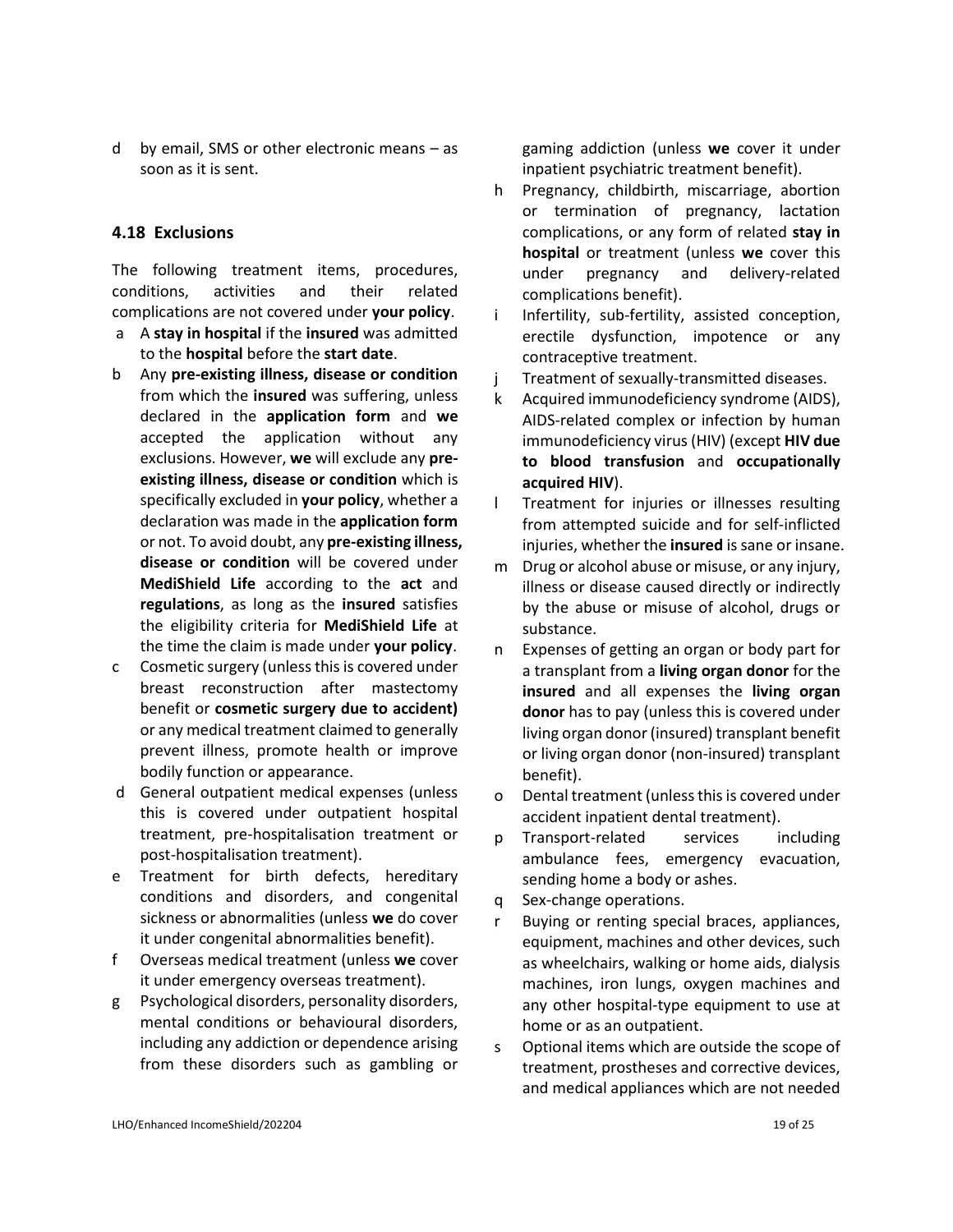surgically (unless this is covered under prosthesis benefit).

- t Experimental or pioneering medical or surgical techniques and medical devices not approved by the Institutional Review Board and the Centre of Medical Device Regulation and medical trials for medicinal products whether or not these trials have a clinical trial certificate issued by the Health Sciences Authority of Singapore.
- u Private nursing charges and home-based nursing services.
- v Vaccinations.
- w Treatment of injuries arising from being directly or indirectly involved in civil commotion, riot, strike, terrorist activities, breaking or attempting to break the law, resisting arrest or any imprisonment.
- x The consequences arising, whether directly or indirectly, from nuclear fallout, radioactivity, any nuclear fuel, material or waste, war and related risks.
- y Rest cures, hospice care, home or outpatient nursing, home visits or treatments, home rehabilitation or palliative care, convalescent care in convalescent or nursing homes, sanatoriums or similar establishments, outpatient rehabilitation services such as counselling and physical rehabilitation (unless **we** cover it under inpatient palliative care service (general or specialised)).
- z Alternative or complementary treatments, including traditional Chinese medicine (TCM), chiropractor, naturopath, acupuncturist, homeopath, osteopath, dietician or a stay in any health-care establishment for social or non-medical reasons.
- aa Treatment for any illness or injury resulting from the **insured** taking part in a dangerous activity or sport whether as a professional or when an income could or would be earned from the activity or sport.
- ab Treatment for obesity, weight loss, increasing weight, or any procedures relating to managing weight.
- ac **Staying in a hospital** for the main purpose of an X-ray, CT scan or MRI scan, a medical check-up or health screening.
- ad Non-medical items such as parking fees, hospital administration and registration fees, laundry, television rental, newspapers or fees for medical reports (including test results).
- ae Genetic testing that is carried out for health screening, risk evaluation or assessing prognosis. To avoid doubt, genetic testing is only covered when it is ordered by the **registered medical practitioner** because the result of the genetic testing is needed to determine the medical treatment for the diagnosed condition.
- af Routine eye and ear examinations, correction for refractive errors of the eye (conditions such as nearsightedness, farsightedness, presbyopia (gradual loss of the eye's ability to focus on nearby objects) and astigmatism), lasik treatments, costs of spectacles, costs of contact lenses and costs of hearing aid.

To avoid doubt, **your policy** does not cover any item or exclusion that is set out in the **act** and its **regulations**, unless **we** issue an endorsement to **your policy**.

# **5 Definitions**

**Accident** means an unexpected incident that happens on or after the **start date** of **your policy**, or the last **reinstatement date**, whichever is later, that results in an injury. The injury must be caused entirely by being hit by an external object that produces a bruise or wound, except for injury caused specifically by drowning, food poisoning, choking on food, or suffocation by smoke, fumes, or gas.

**Act** means the Central Provident Fund Act (Cap. 36) and the MediShield Life Scheme Act (Act No. 4 of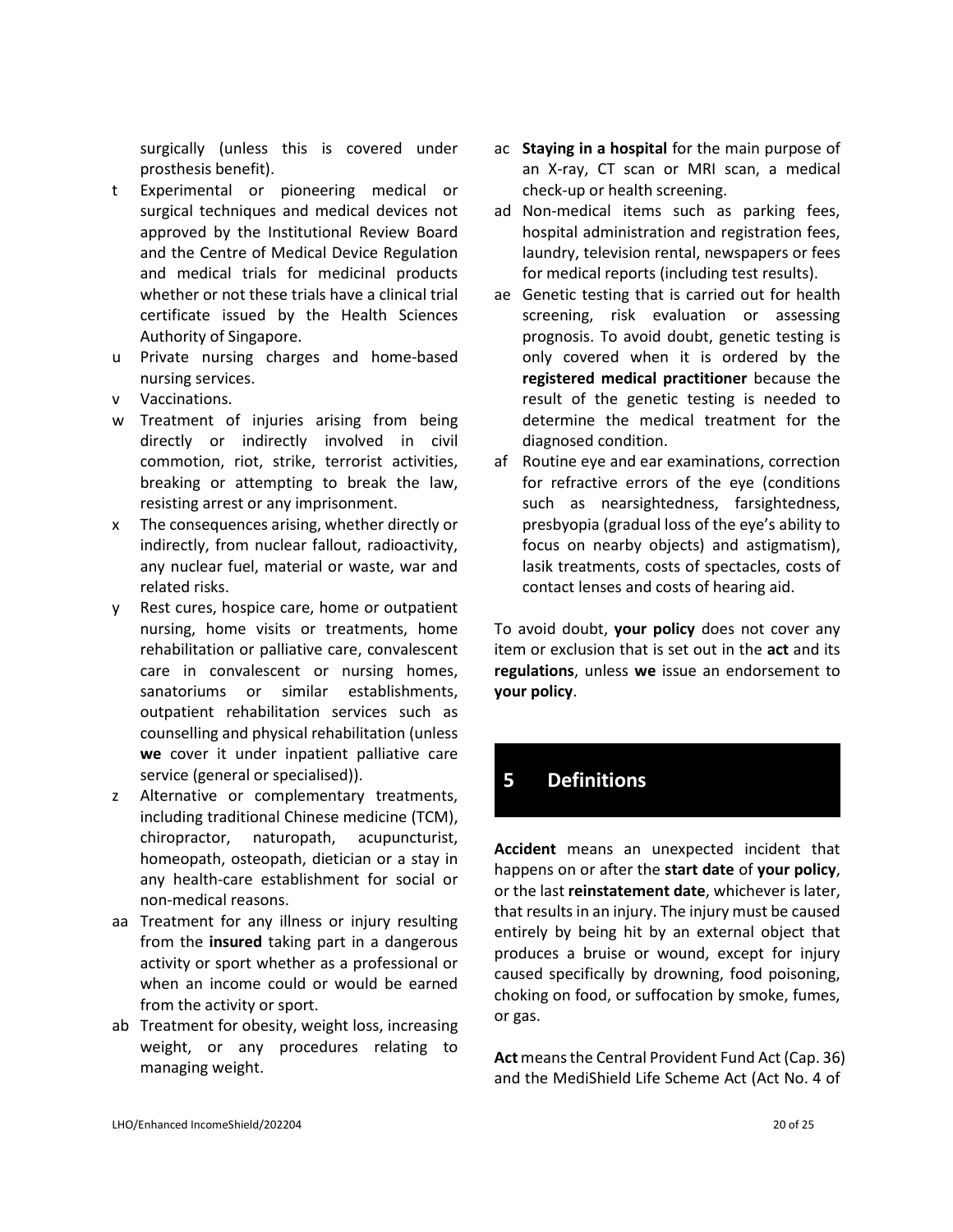2015), as amended, extended or re-enacted from time to time.

**Application form** means the application to cover the **insured** under this policy **you** make to **us**.

**Benefits** means the benefits set out in the **schedule of benefits** and **your policy**.

**Citizenship factor** means the percentage given in clause 2.4 of these conditions. The citizenship factor does not apply to the prosthesis benefit.

**Co-insurance** means the amount that **you** need to pay after the **deductible**. The **co-insurance**  percentages for the **benefits** are shown in the **schedule of benefits**. **Co-insurance** applies to all claims made under **your policy** except for final expenses benefit.

**Community hospital** means any approved community hospital under the **act** and **regulations** that provides an intermediate level of care for individuals who have simple illnesses which do not need **specialist** medical treatment and nursing care.

**Cosmetic surgery due to accident** means inpatient hospital treatment for **necessary medical treatment** done to repair damage for the injury caused only by an **accident**. This surgery must be recommended by the **registered medical practitioner** who treated the **insured** for the injury and must be performed during a **stay in hospital** within 365 days of the **accident**.

**CPF Board** means the Central Provident Fund Board of Singapore.

**Deductible** means the part of the **benefit you** are claiming that the **insured** must pay before **we** will pay any benefit. The **deductible** is shown in the **schedule of benefits**. The **deductible** does not apply to claims for outpatient hospital treatment benefit under section 1.2 (Outpatient hospital treatment) or section 1.3g (Prosthesis benefit).

**Eligible valid pass** means a valid pass with a foreign identification number (FIN) recognised by the Immigration and Checkpoints Authority of Singapore (ICA).

**Emergency** means a serious injury or the start of a serious condition which needs immediate surgery or medical treatment in a **hospital** to prevent death or serious damage to the **insured**'s health.

**Expiry date** means the date the insurance cover under **your policy** ends and is shown in the **policy certificate** or **renewal certificate** (as the case may be).

**General inpatient palliative care** means general palliative care to improve the quality of life of patients with terminal illnesses who need to be treated as inpatients (for example, relieving symptoms such as pain and breathlessness through oral and subcutaneous medication), as well as support for patients and caregivers.

**HIV due to blood transfusion** means infection with the human immunodeficiency virus (HIV) as a result of a blood transfusion as long as all of the following conditions are met.

- The blood transfusion is **necessary medical treatment**.
- The blood transfusion was received in Singapore on or after the **start date** or last **reinstatement date** (if any), whichever is later.
- The source of infection is from the **hospital** that gave the blood transfusion.
- The cause of HIV is the blood provided by the **hospital** that gave the blood transfusion.
- The **insured** does not suffer from thalassaemia major or haemophilia.

**We** do not cover HIV infection resulting from any other means, including sexual activity and using intravenous drugs.

**Hospital** means:

- a **restructured hospital**;
- a **private hospital**;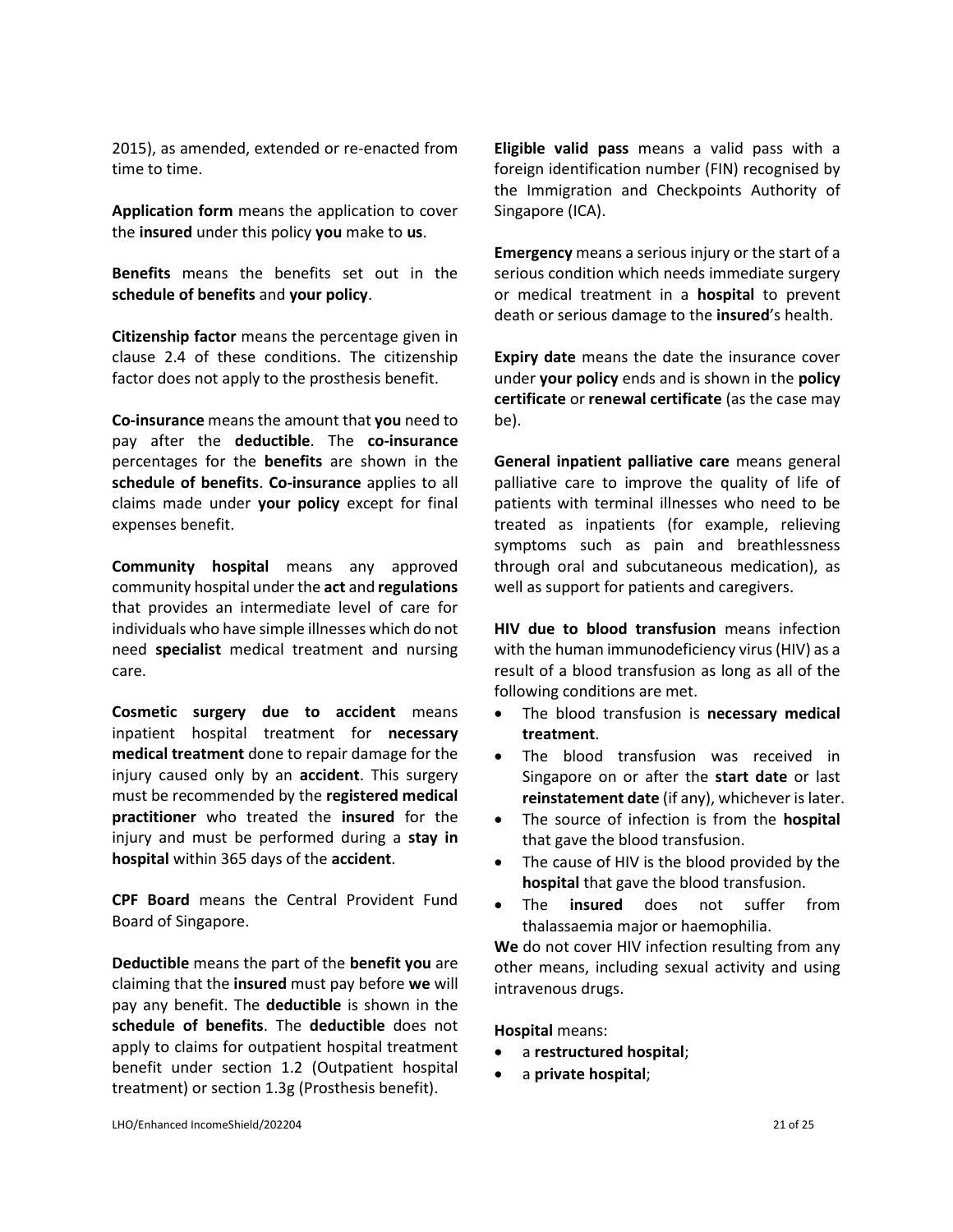- a **community hospital**; or
- any other hospital **we** accept.

**HOTA** means the Human Organ Transplant Act (Cap. 131A), as amended, extended or re-enacted from time to time.

**Inpatient palliative care provider** means any **MOH**-approved inpatient palliative care provider. **You** can find the details at www.moh.gov.sg. **MOH** may update this list from time to time.

**Insured** means the person named as the insured in the **policy certificate** or **renewal certificate** (as the case may be).

**Intensive care unit (ICU)** means the intensive care unit of a **hospital**.

**Limit in each lifetime** means the maximum amount (if any) shown in the **schedule of benefits** which **we** will pay under **your policy** during the lifetime of the **insured**.

**Limit in each policy year** means the maximum amount set out in the **schedule of benefits** which **we** will pay under **your policy** for the relevant **policy year**.

**Limits of compensation** means the limits of compensation set out in the **schedule of benefits** and is the most **we** will pay in **benefits**.

**Limits on special benefits** means the limits on **benefits we** will pay as set out in the **schedule of benefits** and is the most **we** will pay in **benefits**.

**Living organ donor** means a living person from whom a **specified organ** is removed and transplanted into another living person.

**MOH** means the Ministry of Health, Singapore.

**Medical institution** means a licensed:

• private clinic;

- medical centre;
- diagnostic centre; or
- dialysis centre

in Singapore.

**MediShield Life** means the basic tier of insurance protection scheme run by the **CPF Board** and governed by the **act** and **regulations**.

**MediShield Life claimable criteria** means the list of criteria that long-term and home parenteral-nutrition patients must meet in order to qualify for **MediShield Life** cover. **You** can find the details at www.moh.gov.sg. **MOH** may update this list from time to time.

**Necessary medical treatment** means reasonable and common treatment which, in the professional opinion of a **registered medical practitioner** or a **specialist** in the relevant field of medicine, is appropriate and consistent with the symptoms, findings, diagnosis and other relevant clinical circumstances of the illness or injury and reduces the negative effect of the illness or injury on the **insured**'s health.

The treatment:

- must be provided in line with generally accepted standards of good medical practice in Singapore, be consistent with current standards of professional medical care, have proven medical benefits, and also be cost-effective and supported by the guidelines of **MOH** (where available) or official bodies such as Health Science Authority, the Allied Health Professions Council or the Agency for Care Effectiveness;
- must not be for the convenience of the **insured** or **registered medical practitioner** or **specialist** (for example, treatment that can reasonably be provided out of a hospital, but is provided as an inpatient treatment);
- must not be for investigation or research (for example, experimental or new physiotherapy, medical techniques or surgical techniques,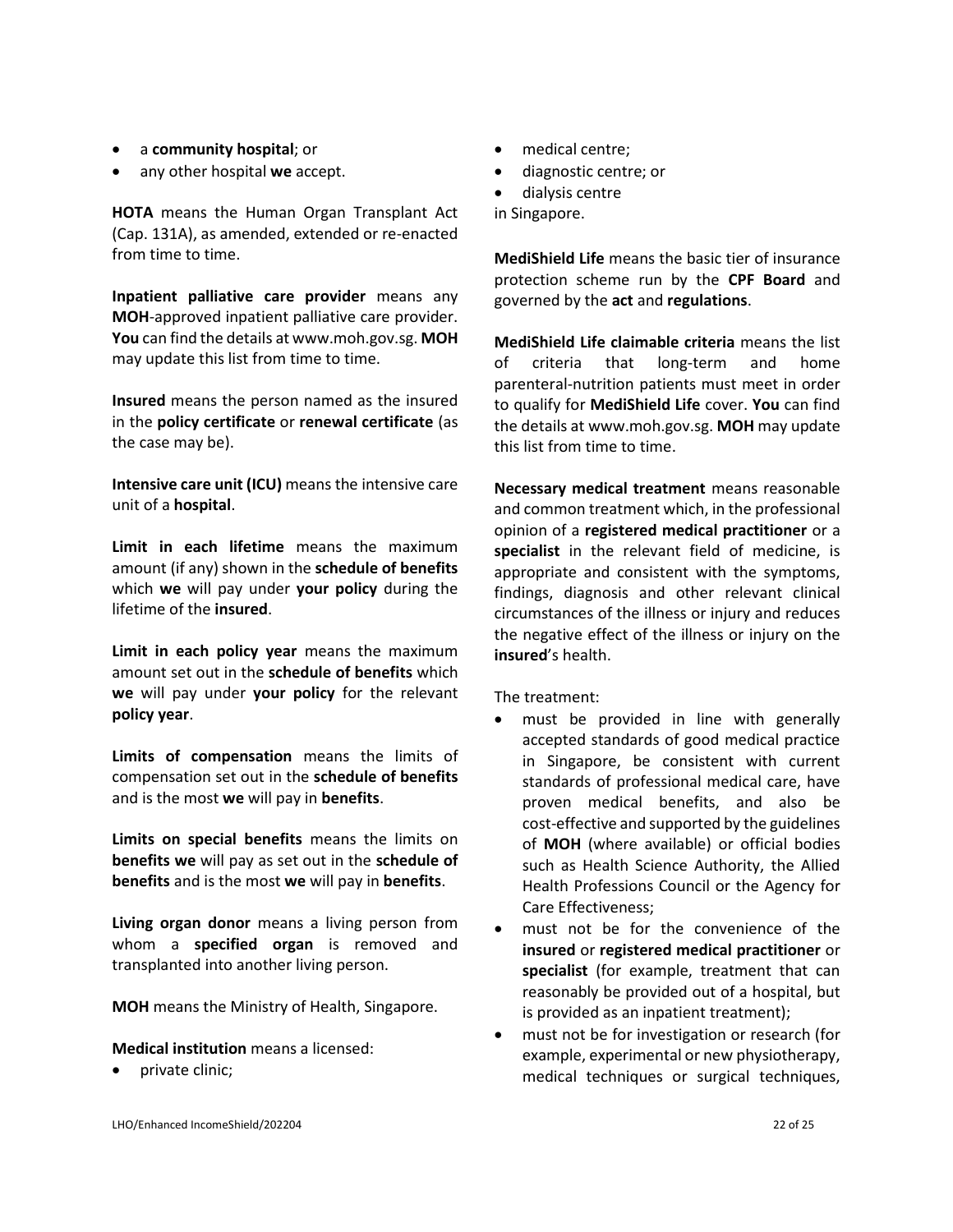medical devices not approved by the Institutional Review Board and the Health Sciences Authority, and medical trials for medicinal products, whether or not these trials have a clinical trial certificate issued by the Health Sciences Authority or similar bodies); and

• must not be preventive, or for health screening or promoting good health (such as dietary replacement or supplement).

**Occupationally acquired HIV** means infection with the human immunodeficiency virus (HIV) which resulted from an incident which happened on or after the **start date** or the last **reinstatement date** (if any), whichever is later, while the **insured** was carrying out their job. However, **you** must give **us** satisfactory proof of all of the following.

- **You** must report the incident giving rise to the HIV infection to **us** within 30 days of the incident.
- **We** need proof that the incident was the cause of the HIV infection.
- **We** also need proof that the **insured** has changed from HIV negative to HIV positive during the 180 days after the reported incident. This proof must include a negative HIV antibody test carried out within five days of the incident.
- The incident happened while the **insured** was carrying out their normal professional duties in Singapore as a medical practitioner, houseman, medical student, state registered nurse, medical laboratory technician, dentist, dental surgeon, dental nurse or paramedical worker working in a **hospital** or in a licensed medical centre or clinic in Singapore.

**We** will not cover HIV infection resulting from any other means, including sexual activity and using intravenous drugs.

#### **Panel** or **preferred partner** means a:

- **registered medical practitioner**;
- **specialist**;
- **hospital**; or
- **medical institution**;

approved by **us**. The lists of approved **panels** and **preferred partners,** which **we** may update from time to time, can be found at [www.income.com.sg/](http://www.income.com.sg/)specialist-panel. **Our** list of approved **panels** also includes all **restructured hospitals**, **community hospitals** and **voluntary welfare organisations (VWO)** dialysis centres.

**Period of grace** means the period shown in clause 3.1.

**Plan** means the type of plan that **you** have chosen under **your policy** and which is shown in the **policy certificate** or the **renewal certificate** (as the case may be).

**Policy certificate** means the policy certificate which **we** issue to **you**.

**Policy year** means one year starting from:

- the **start date**; or
- if **your policy** is renewed, the **renewal date**.

**Pre-existing illness, disease or condition** means any illness, disease or condition:

- for which the **insured** asked for or received treatment, medication, advice or diagnosis (or which they ought to have asked for or received) before the **start date** or the last **reinstatement date** (if any), whichever is later;
- which was known to exist before the **start date** or the last **reinstatement date** (if any), whichever is later, whether or not the **insured** asked for treatment, medication, advice or diagnosis; or
- the conditions or symptoms of which existed before the **start date** or the last **reinstatement date** (if any), whichever is later, and would have led a reasonable and sensible person to get medical advice or treatment.

**Premium** means the premium as shown in clause 3.1.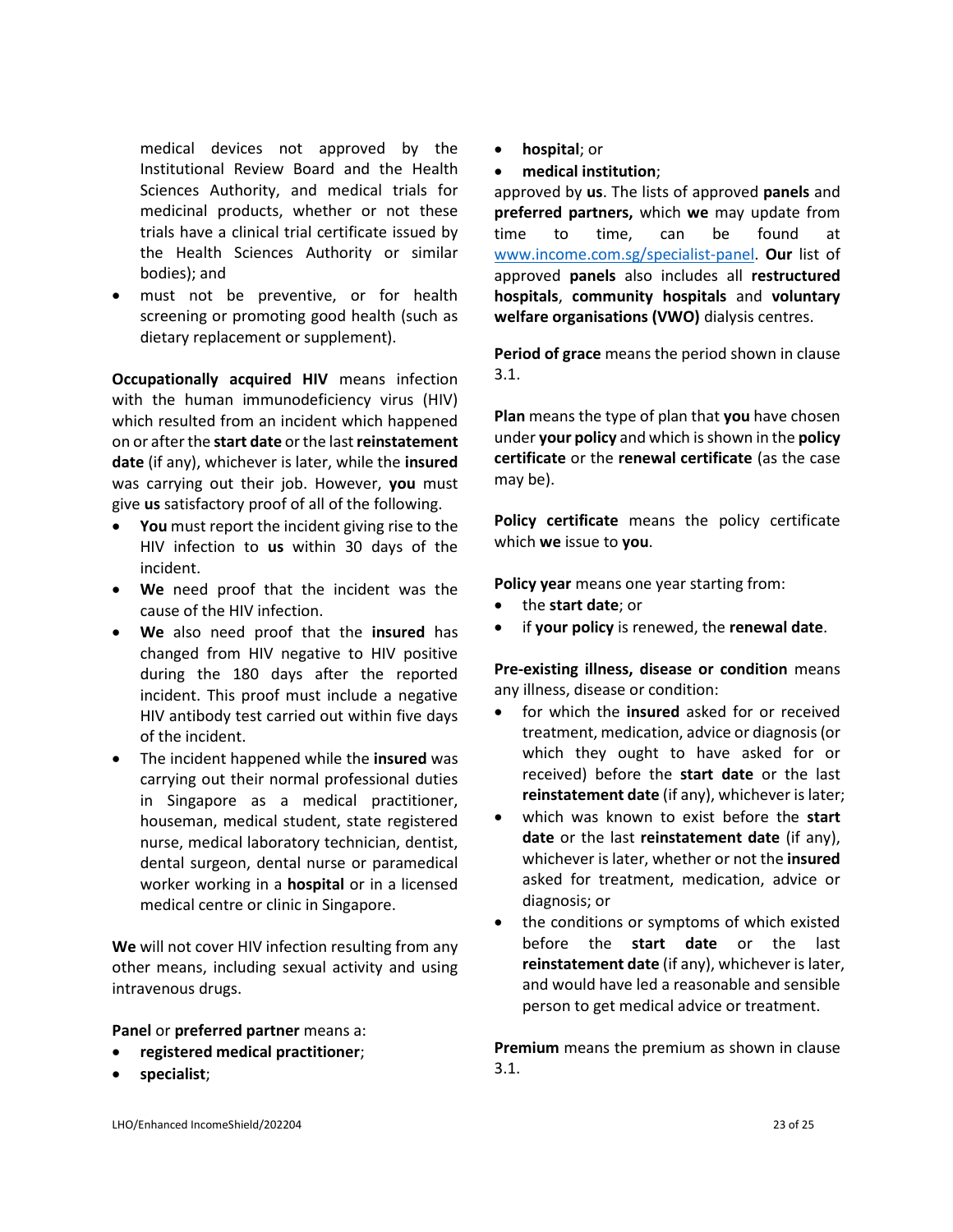**Private hospital** means any licensed private hospital in Singapore that is not a **restructured hospital**.

**Private medical institution** means a licensed private:

- clinic;
- medical centre;
- diagnostic centre; or
- dialysis centre;

in Singapore.

**Pro-ration factor** means the pro-ration factor as shown in clause 2.5. The pro-ration factor does not apply to the prosthesis benefit.

**Prosthesis** means an artificial device extension that replaces any limb or eye of the **insured**.

**Reasonable expenses** means expenses which are appropriate and consistent with the diagnosis and according to accepted medical standards, and which could not have reasonably been avoided without negatively affecting the **insured**'s medical condition.

The expenses:

- must not be more than the general level of charges made by other medical service suppliers of similar standing in Singapore for the services and supplies;
- must not include fees or charges that would not have been made if no insurance had existed; and
- must be within the current range of fee guidelines published by the Singapore government, **MOH** or official bodies such as the Health Sciences Authority and the Allied Health Professions Council.

**Registered medical practitioner** means a doctor who:

- is registered with the Singapore Medical Council (SMC);
- has a valid Practising Certificate (PC); and

• holds an MBBS/MD degree awarded by a recognized medical school in the first schedule and second schedule of the Medical Registration Act, Cap 174.

This cannot be **you**, the **insured** or **your** or the **insured**'s parent, brother or sister, husband or wife, child or relative.

**Regulations** means any subsidiary legislation made under the **Act** and, as amended, extended or re-enacted from time to time.

**Rehabilitative care** means therapy to improve the **insured**'s disability and functional impairment after an illness.

**Reinstatement date** means the date when **we** approve **your** application for reinstatement or when **we** receive the reinstatement **premium**, whichever is later.

**Renewal certificate** means (in cases where **your policy** is renewed) the renewal certificate issued for **your policy**.

**Renewal date** means the start date of the relevant renewed **policy year** covered by **your policy** and shown in the **renewal certificate**.

**Restructured hospital** means a hospital in Singapore that:

- is run as a private company owned by the Singapore Government;
- is governed by broad policy guidance from the Singapore Government through **MOH**; and
- receives a yearly government subsidy to provide subsidised medical services to its patients.

**Schedule of benefits** means the schedule of benefits attached to these conditions (or any revised schedule of benefits which **we** may issue in an endorsement to **your policy**, or when renewing **your policy**).